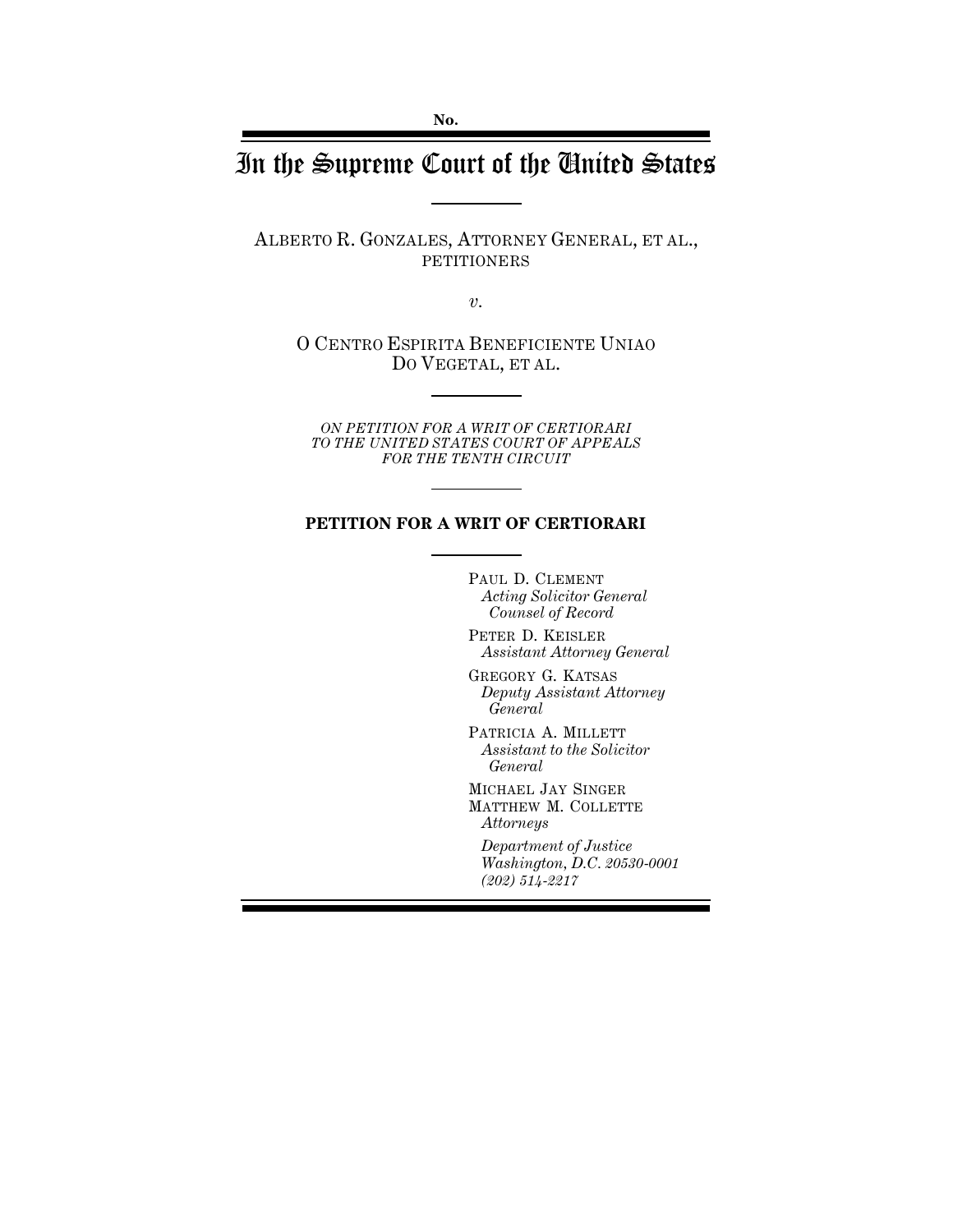### **QUESTION PRESENTED**

Whether the Religious Freedom Restoration Act of 1993, 42 U.S.C. 2000bb *et seq*., requires the government to permit the importation, distribution, possession, and use of a Schedule I hallucinogenic controlled substance, where Congress has found that the substance has a high potential for abuse, it is unsafe for use even under medical supervision, and its importation and distribution would violate an international treaty.

(I)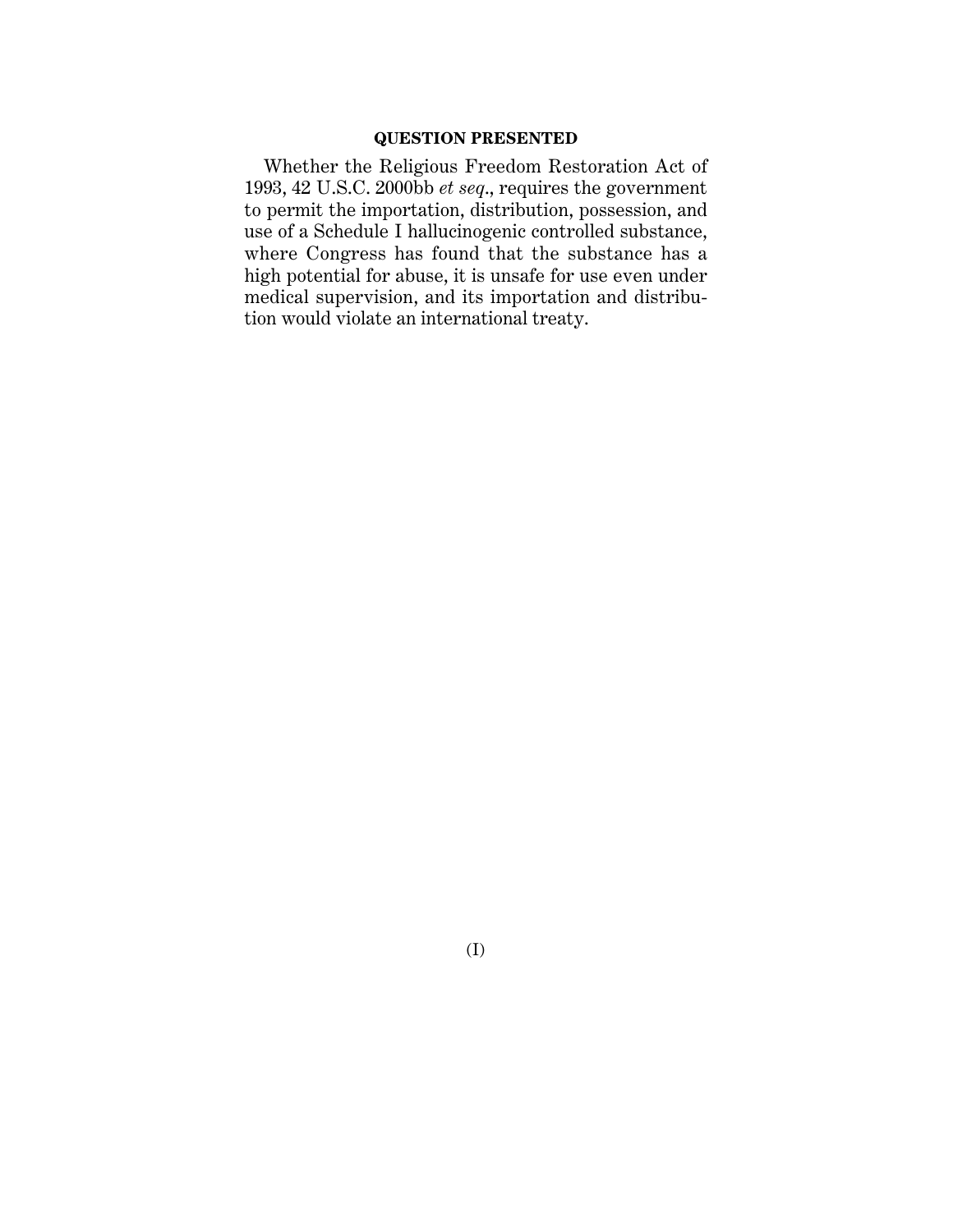### **PARTIES TO THE PROCEEDINGS**

The petitioners in this Court are Alberto R. Gonzales, Attorney General of the United States, Karen P. Tandy, Administrator of the United States Drug Enforcement Administration, John W. Snow, Secretary of the Treasury, David C. Iglesias, United States Attorney for the District of New Mexico, and Hugo Martinez, Acting Resident Special Agent in Charge of the United States Customs Service Office of Criminal Investigation, Albuquerque, New Mexico.

The respondents are O Centro Espirita Beneficiente Uniao Do Vegetal (USA), a New Mexico Corporation, Jeffrey Bronfman, Daniel Tucker, Christina Barreto, Fernando Barreto, Christine Berman, Mitchel Berman, Jussara de Almeida Dias, Patricia Domingo, David Lenderts, David Martin, Maria Eugenia Pelaez, Bryan Rea, Don St. John, Carmen Tucker, and Solar Law.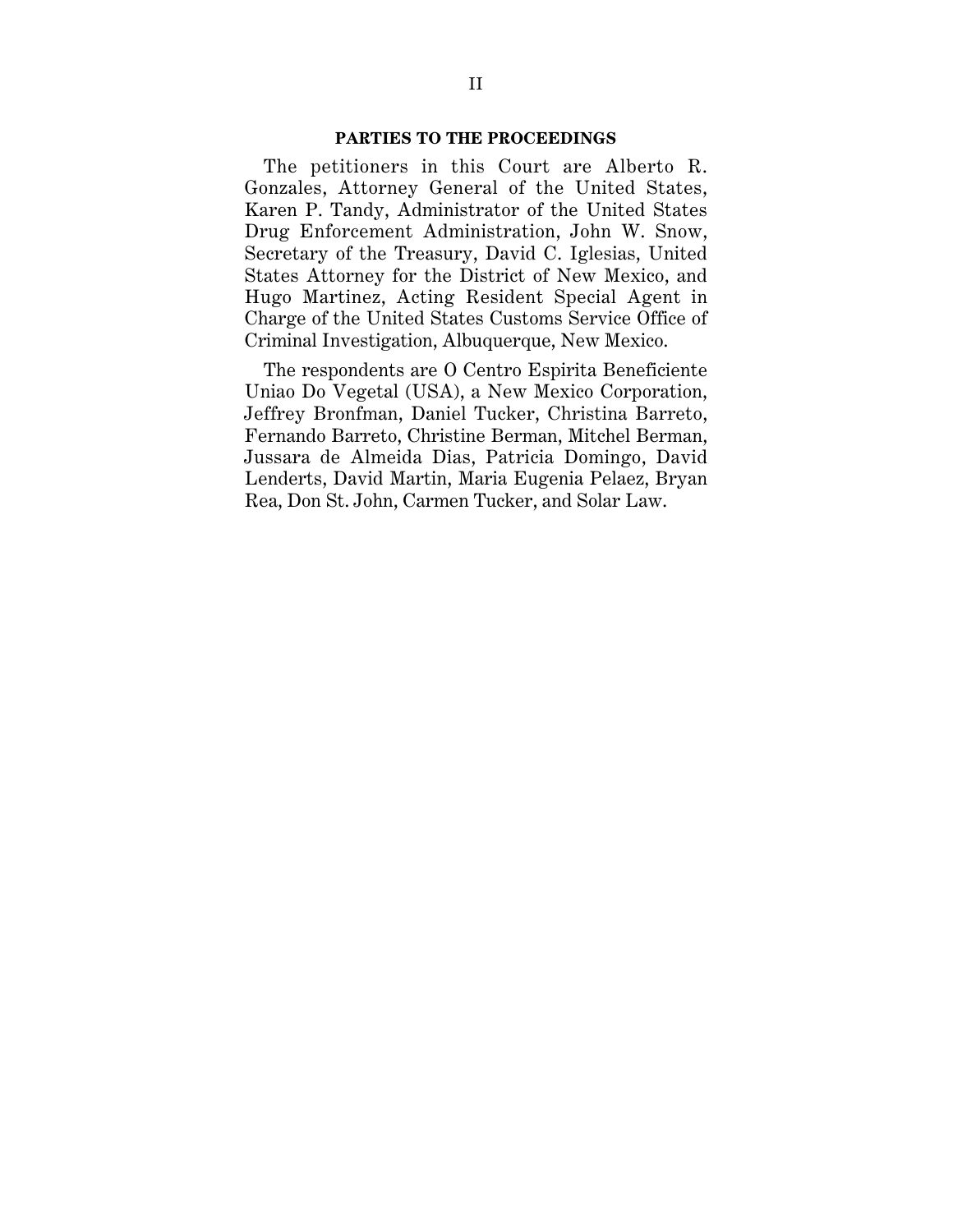## TABLE OF CONTENTS

| $\mathbf{1}$  |
|---------------|
| $\mathcal{P}$ |
| $\mathcal{P}$ |
| $\mathcal{P}$ |
| 13            |
| 29            |

# TABLE OF AUTHORITIES

### Cases:

|                                                  | 25     |
|--------------------------------------------------|--------|
| Ashcroft v. Free Speech Coalition, 535 U.S. 234  |        |
|                                                  | 19     |
| City of Indianapolis v. Edmond, 531 U.S. 32      |        |
|                                                  | 24     |
| Department of the Navy v. Egan, 484 U.S. 518     |        |
|                                                  | 24     |
| Employment Div., Dep't of Human Res. v. Smith,   |        |
| 14, 15, 16                                       |        |
| Leary v. United States, 383 F.2d 851 (5th Cir.   |        |
| 1967), rev'd on other grounds, 395 U.S. 6 (1969) | 17     |
| Legal Servs. Corp. v. Velazquez, 531 U.S. 533    |        |
|                                                  | 25     |
| Marshall v. United States, 414 U.S. 417 (1974)   | 21     |
|                                                  | 26     |
| National Treasury Employees Union v. Von Raab,   |        |
|                                                  | 24     |
| Olsen v. DEA, 878 F.2d 1458 (D.C. Cir. 1989),    |        |
|                                                  | 14, 17 |
|                                                  | 14     |
|                                                  | 25     |
|                                                  | 15     |

(III)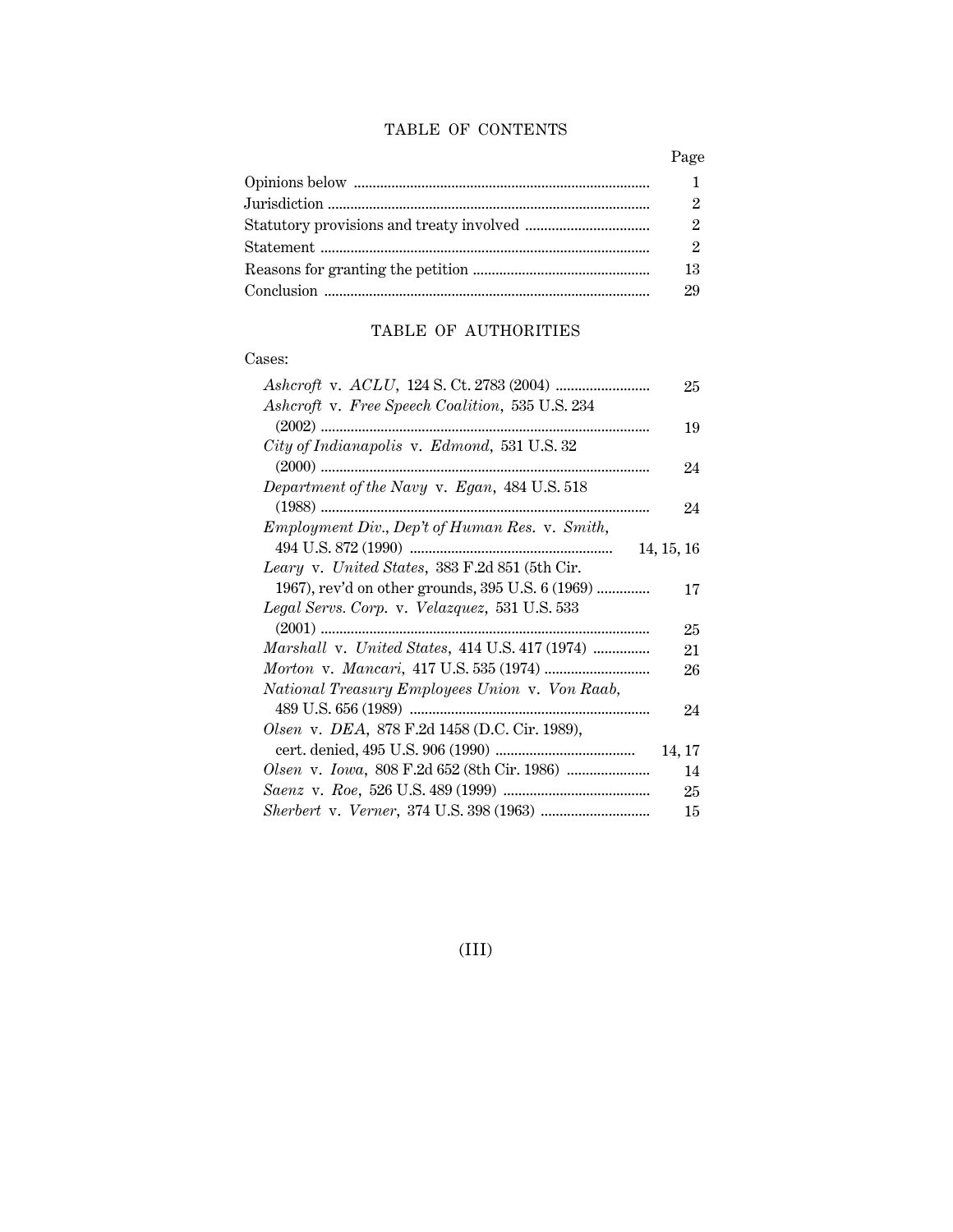| Cases-Continued:                                 | Page           |
|--------------------------------------------------|----------------|
| Turner Broad. Sys., Inc. v. FCC:                 |                |
|                                                  | 20             |
|                                                  | 20             |
| United States v. Brown, No. 95-1616, 1995        |                |
| WL 732803 (8th Cir. Dec. 12, 1995) (Mem.),       |                |
|                                                  | 14             |
| United States v. Greene, 892 F.2d 453 (6th Cir.  |                |
|                                                  | 14, 17         |
| United States v. Israel, 317 F.3d 768 (7th Cir.  |                |
|                                                  | 14, 17         |
|                                                  | 15             |
| United States v. Merkt, 794 F.2d 950 (5th Cir.   |                |
|                                                  | 15             |
| United States v. Middleton, 690 F.2d 820 (11th   |                |
| Cir. 1982), cert. denied, 460 U.S. 1051 (1983)   | 15, 17, 20     |
|                                                  | 24             |
| United States v. Oakland Cannabis Buyers' Coop., |                |
| 19, 20, 25, 26, 27                               |                |
| United States v. Rush, 738 F.2d 497 (1st Cir.    |                |
|                                                  | 15, 17         |
| United States v. Spears, 443 F.2d 895 (5th Cir.  |                |
|                                                  | 15, 17         |
| Virginian Ry. v. System Fed'n No. 40, 300 U.S.   |                |
|                                                  | 20             |
| Constitution, treaty and statutes:               |                |
| U.S. Const.:                                     |                |
|                                                  | 6,17           |
|                                                  | 6              |
|                                                  | 6              |
| United Nations Convention on Psychotropic Sub-   |                |
| stances, opened for signature Feb. 21, 1971,     |                |
| 32 U.S.T. 543, 1019 U.N.T.S. 175:                | $\overline{2}$ |
|                                                  | $\overline{3}$ |
|                                                  | 3, 21          |

Art. 2, para. 4(b), 32 U.S.T. at 547 ................................. 3, 21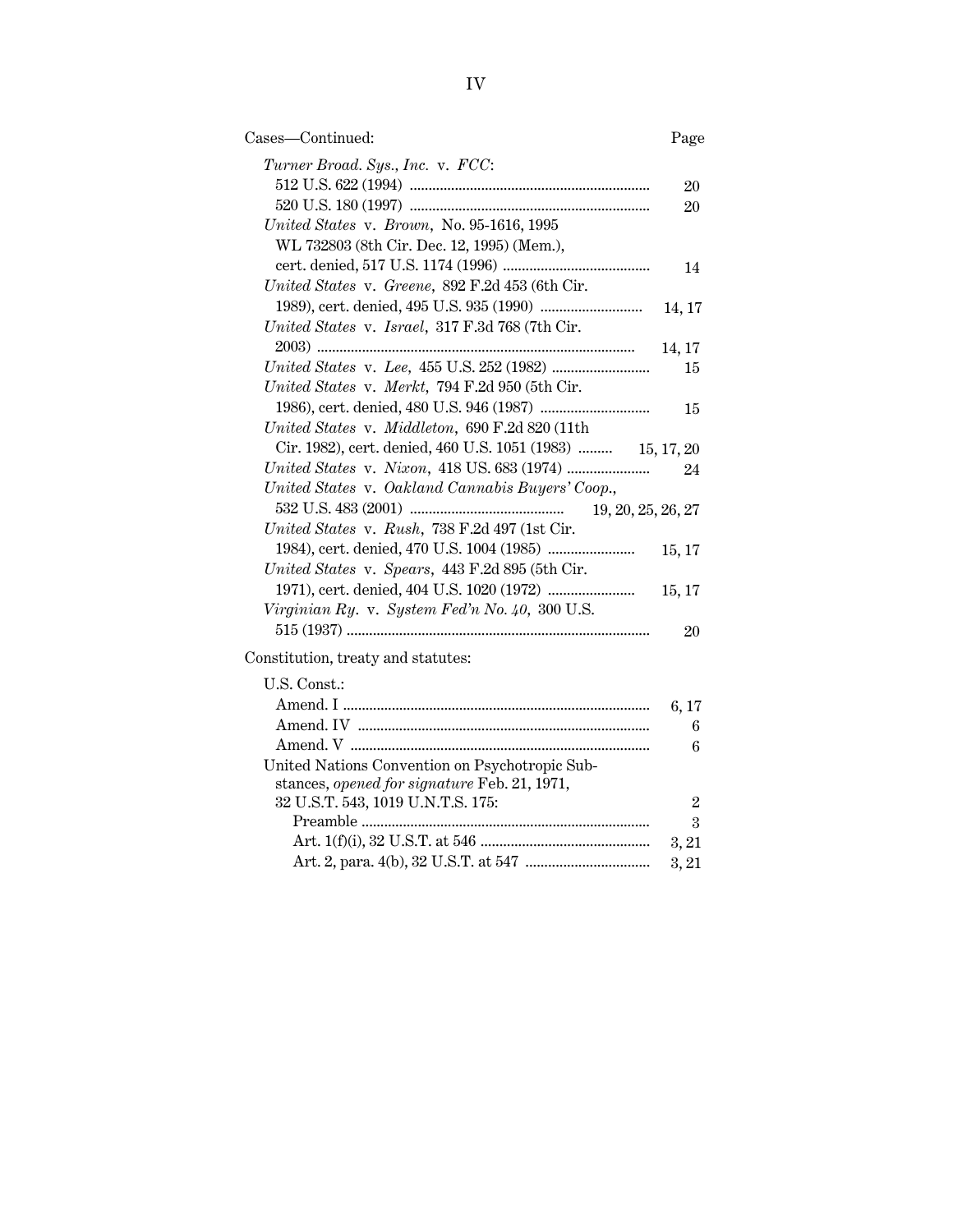### Treaty and statutes-Continued:

|                                                  | 3              |
|--------------------------------------------------|----------------|
|                                                  | $\overline{4}$ |
|                                                  | $\overline{4}$ |
|                                                  | $\overline{4}$ |
|                                                  | $\overline{4}$ |
|                                                  | 23             |
|                                                  | $\overline{4}$ |
| Appended List of Substances in the Schedules,    |                |
|                                                  | 3, 21          |
| Controlled Substances Act, 21 U.S.C. 801 et seq. | $\overline{2}$ |
|                                                  | $\overline{2}$ |
|                                                  | 22             |
|                                                  | 22             |
|                                                  | 3,17           |
|                                                  | 22             |
|                                                  | $\overline{2}$ |
|                                                  | $\overline{2}$ |
|                                                  | 3              |
|                                                  | $\overline{2}$ |
|                                                  | $\overline{2}$ |
| Psychotropic Substances Act of 1978, Pub. L. No. |                |
|                                                  | 22             |
| Religious Freedom Restoration Act of 1993,       |                |
|                                                  | 2, 4, 13       |
|                                                  | 5, 16, 26      |
|                                                  | 4, 15          |
|                                                  | 4              |
|                                                  | $\overline{4}$ |
|                                                  | 26             |
|                                                  | 26             |
|                                                  | 26             |
|                                                  | 26             |
|                                                  | 26             |
| Miscellaneous:                                   |                |
|                                                  | 16             |
|                                                  |                |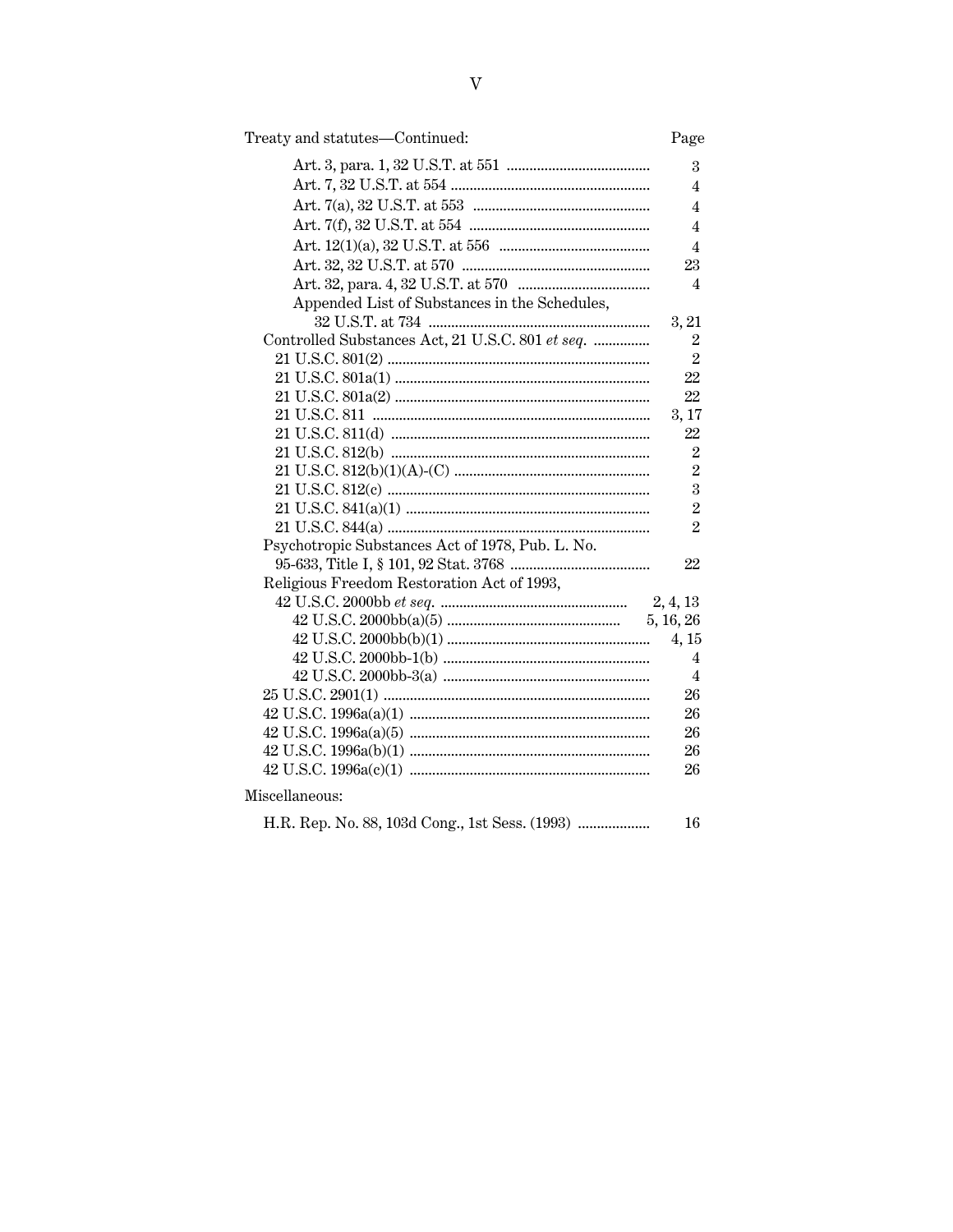| Miscellaneous—Continued:                                                                | age |
|-----------------------------------------------------------------------------------------|-----|
| Office of Nat'l Drug Control Policy, Drug Facts:                                        |     |
| <i>Hallucinogens</i> (visited Feb. 9, 2003) <http: td="" www.<=""><td></td></http:>     |     |
| whitehousedrugpolicy.gov/drugfact/hallucinogens/                                        |     |
|                                                                                         | 28  |
| Bill Rankin, Trial Ordered in Case of Hallucinogenic                                    |     |
|                                                                                         | 27  |
| Rise in Ecstasy Use Among American Teens Begins                                         |     |
| to Slow, Univ. of Mich. News & Info. Servs.,                                            |     |
| Dec. 19, 2001 <http: <="" releases="" td="" umich.edu="" ~newsinfo=""><td></td></http:> |     |
|                                                                                         | 28  |
|                                                                                         | 22  |
|                                                                                         | 16  |
|                                                                                         |     |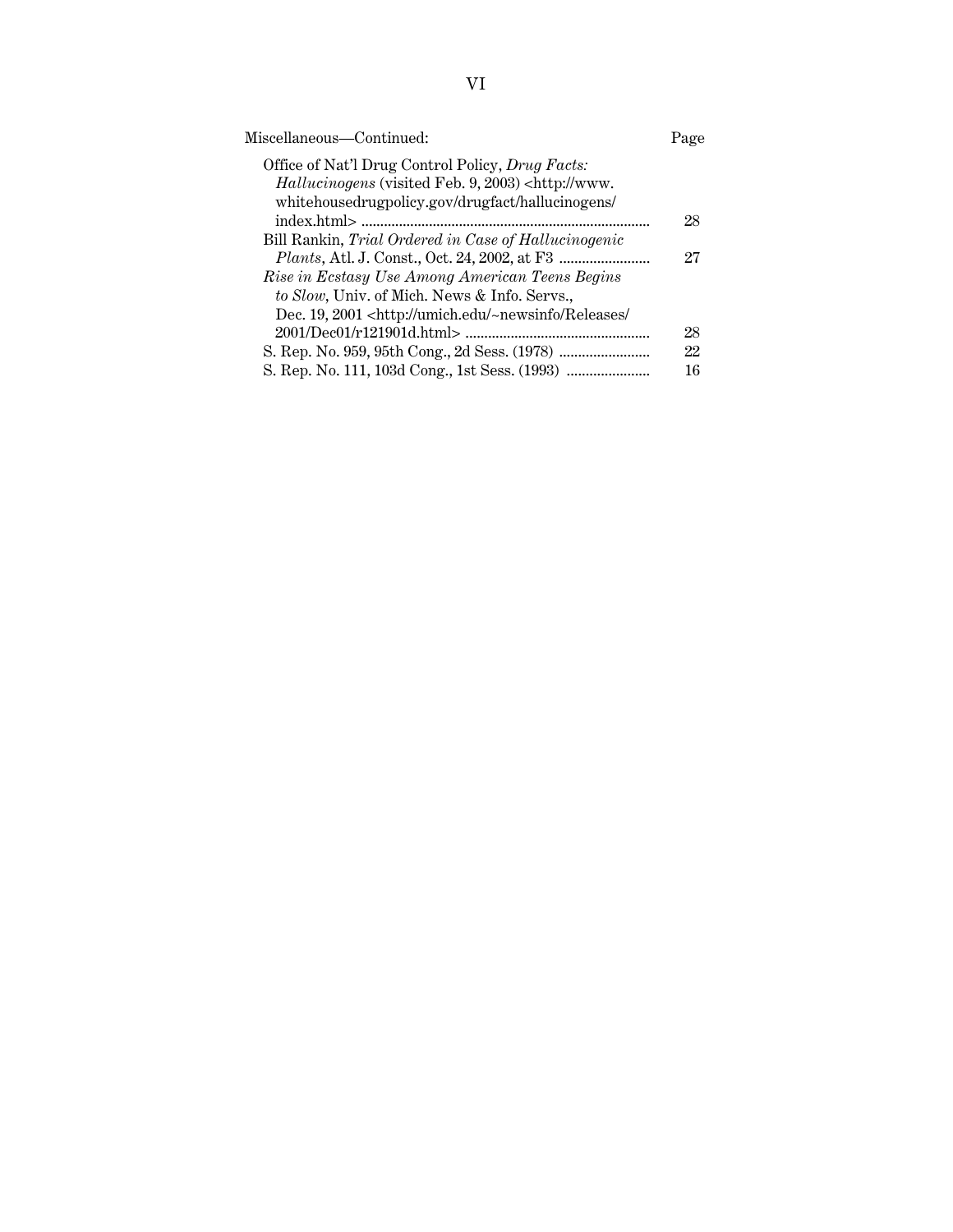# In the Supreme Court of the United States

No.

ALBERTO R. GONZALES, ATTORNEY GENERAL, ET AL., PETITIONERS

*v.*

O CENTRO ESPIRITA BENEFICIENTE UNIAO DO VEGETAL, ET AL.

*ON PETITION FOR A WRIT OF CERTIORARI TO THE UNITED STATES COURT OF APPEALS FOR THE TENTH CIRCUIT*

### **PETITION FOR A WRIT OF CERTIORARI**

The Acting Solicitor General, on behalf of Attorney General Alberto R. Gonzales and the other federal defendants, respectfully petitions for a writ of certiorari to review the judgment of the United States Court of Appeals for the Tenth Circuit in this case.

### **OPINIONS BELOW**

The en banc opinion of the court of appeals (Pet. App. 1a-120a) is reported at 389 F.3d 973. The panel opinion of the court of appeals (Pet. App. 121a-167a) is reported at 342 F.3d 1170. The opinion of the motions panel granting a stay pending appeal (Pet. App. 168a-174a) is reported at 314 F.3d 463. The opinion of the district

(1)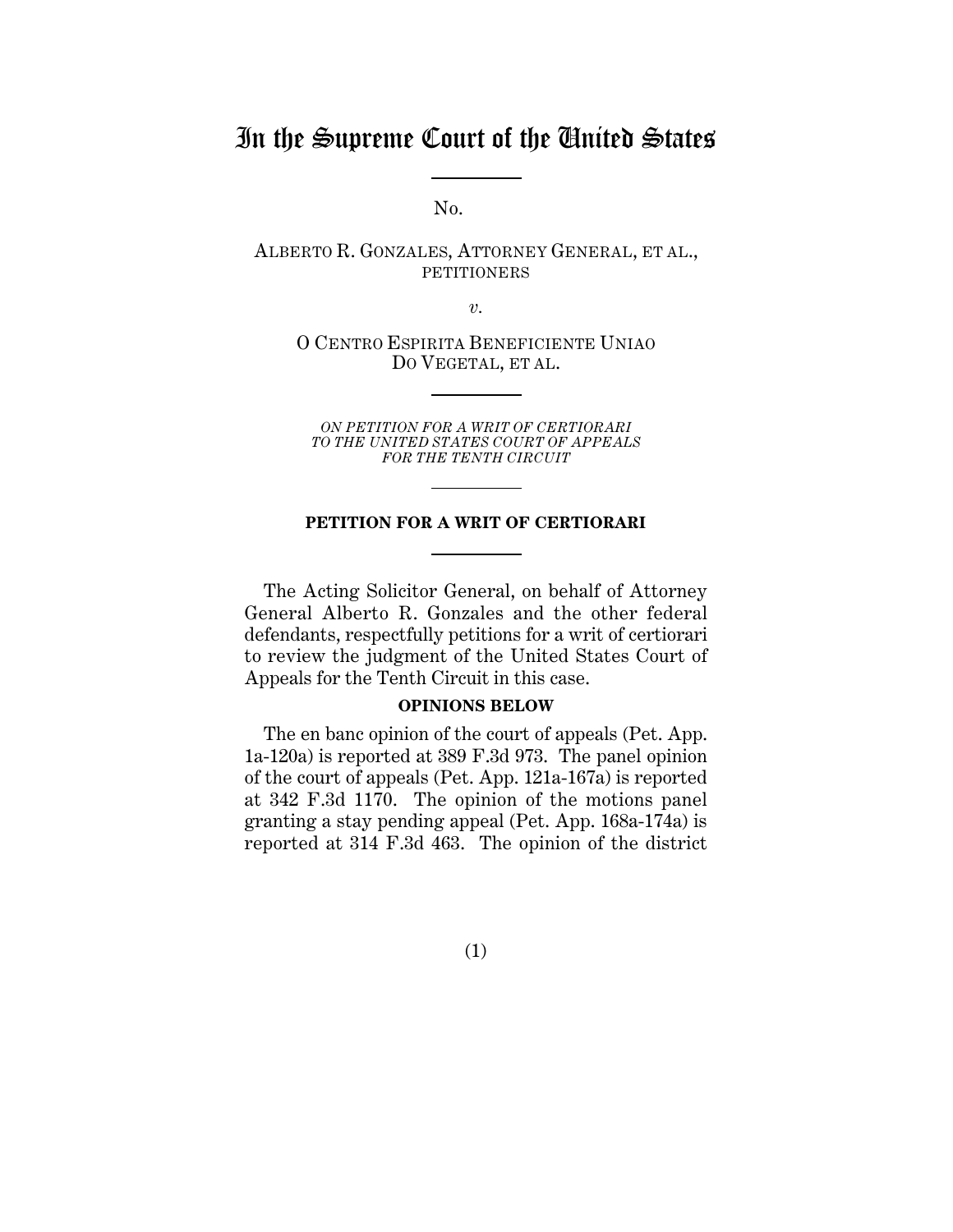court (Pet. App. 177a-246a) is reported at 282 F. Supp. 2d 1236.

### **JURISDICTION**

The en banc court of appeals entered its judgment on November 12, 2004. This Court's jurisdiction is invoked under 28 U.S.C. 1254(1).

### **STATUTORY PROVISIONS AND TREATY INVOLVED**

The 1971 United Nations Convention on Psychotropic Substances, the Religious Freedom Restoration Act of 1993, 42 U.S.C. 2000bb *et seq*., and relevant portions of the Controlled Substances Act, 21 U.S.C. 801 *et seq*., are reproduced at Pet. App. 272a-333a.

### **STATEMENT**

1. a. The Controlled Substances Act, 21 U.S.C. 801 *et seq.*, makes it unlawful to possess or to "manufacture, distribute, or dispense, or possess with intent to manufacture, distribute, or dispense" any controlled substance, except as authorized by the Act itself. 21 U.S.C. 841(a)(1), 844(a). Congress found that "[t]he illegal importation, manufacture, distribution, and possession and improper use of controlled substances have a substantial and detrimental effect on the health and general welfare of the American people." 21 U.S.C. 801(2).

The Act classifies controlled substances based on the drug's safety, the extent to which it has an accepted medical use, and its potential for abuse. See 21 U.S.C. 812(b). Congress directed the placement of a drug on Schedule I of the Controlled Substances Act if it has "a high potential for abuse," "no currently accepted medical use in treatment in the United States," and "a lack of accepted safety for use \* \* \* under medical supervision." 21 U.S.C.  $812(b)(1)(A)-(C)$ . Congress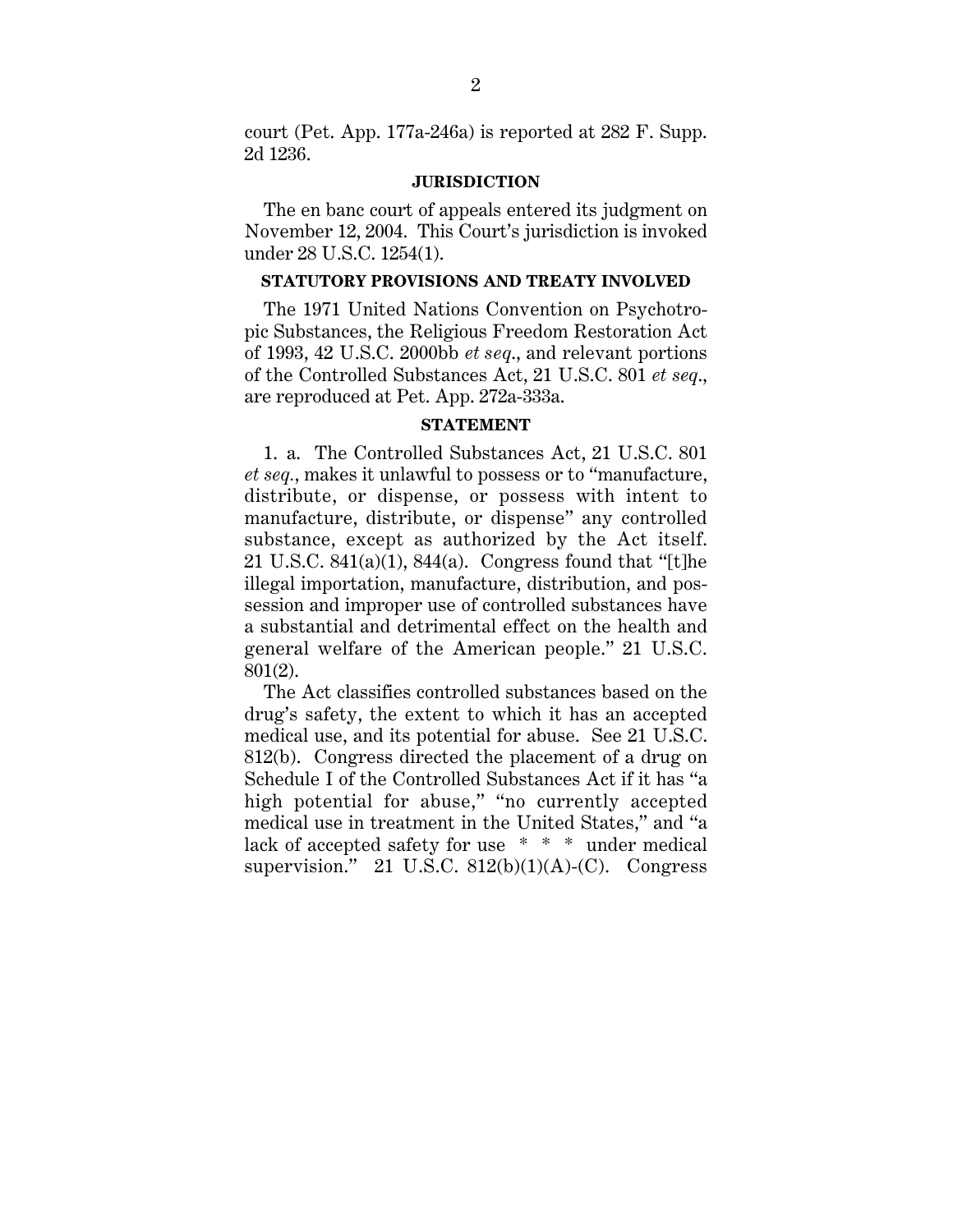separately provided an administrative procedure by which the Attorney General may consider new evidence bearing on a drug's proper classification level and may, if warranted, add, transfer, or remove drugs from the Schedules. See 21 U.S.C. 811. Congress has designated dimethyltryptamine (DMT), as well as "any material, compound, mixture, or preparation, which contains any quantity of [DMT]," as a Schedule I controlled hallucinogen, 21 U.S.C. 812(c), and DMT has not been administratively rescheduled.

b. The 1971 United Nations Convention on Psychotropic Substances represents an international effort, involving more than 160 signatory Nations, "to prevent and combat abuse of [psychotropic] substances and the illicit traffic to which it gives rise." United Nations Convention on Psychotropic Substances, *opened for signature* Feb. 21, 1971, 32 U.S.T. 543, 1019 U.N.T.S. 175, Preamble. The Convention lists DMT as a Schedule I substance because it is considered particularly unsafe and lacks valid medical uses. *Id*. Art. 2, para. 4(b); *id*. Appended Lists of Substances in the Schedules. Under the Convention, "a preparation is subject to the same measures of control as the psychotropic substance which it contains." *Id*. Art. 3, para. 1. The Convention defines "preparation" to mean "any solution or mixture, in whatever physical state, containing one or more psychotropic substances." *Id*. Art.  $1(f)(i)$ .

For Schedule I substances and preparations, like the DMT-laden hoasca at issue here, parties to the Convention must "prohibit all use except for scientific and very limited medical purposes by duly authorized persons, in medical or scientific establishments which are directly under the control of their Governments or specifically approved by them," and must stringently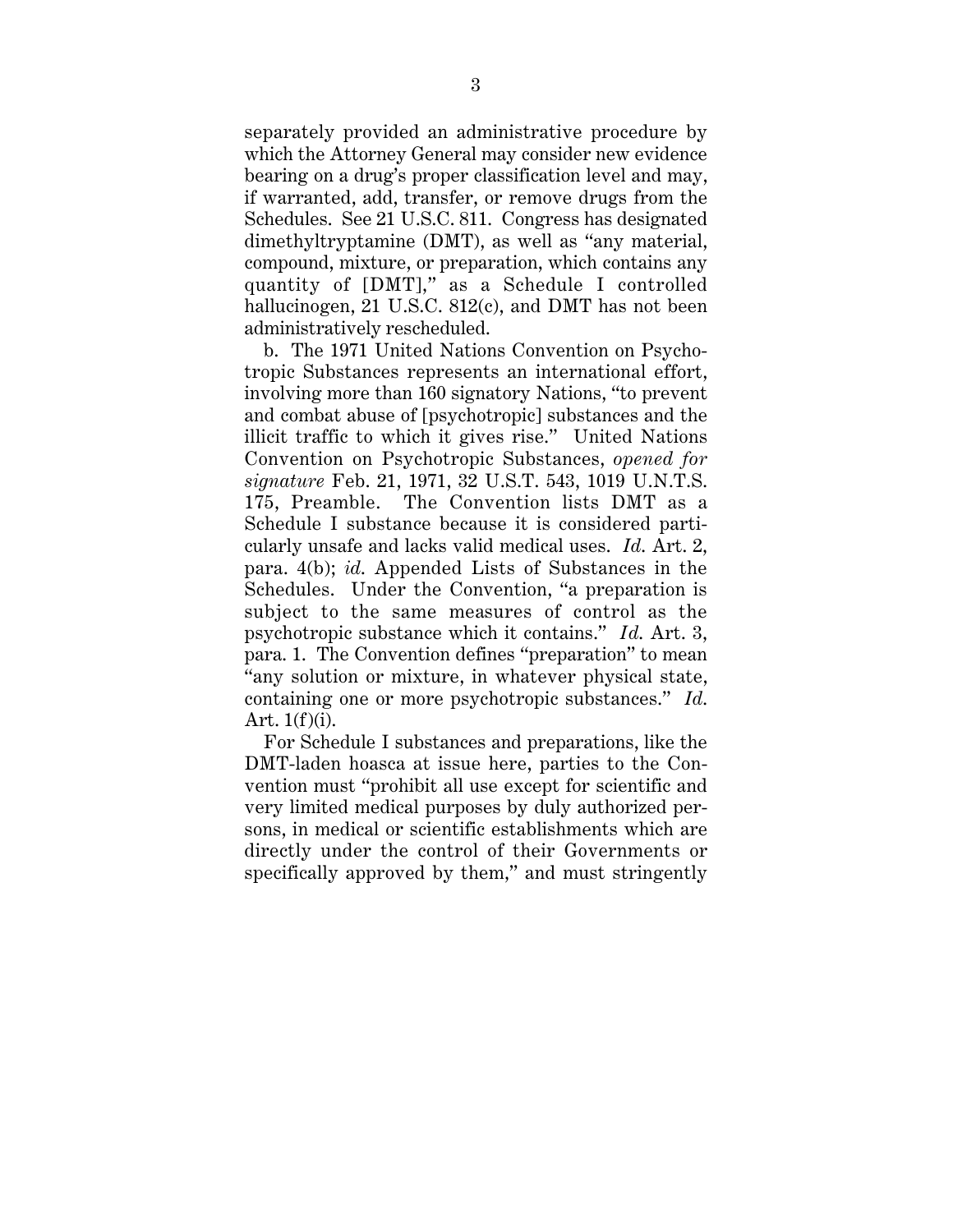regulate both import and export of the controlled substance. Convention Arts.  $7(a)$  and  $(f)$ ,  $12(1)(a)$ .

The Convention permitted signatories, at the time they joined the Convention, but not thereafter, to make "reservations" excepting a substance from Article 7 if the substance arises from a native-grown plant that is "traditionally used by certain small, clearly determined groups in magical or religious rites." Convention Art. 32, para. 4. Such reservations apply solely to domestic use of the substance; they do not extend to international trade in the controlled substance. *Ibid*. The plants used to manufacture hoasca are not grown within the United States, and the United States made no reservation for DMT at the time it joined the Convention.

c. The Religious Freedom Restoration Act of 1993 (RFRA), 42 U.S.C. 2000bb *et seq.*, provides that the federal government "shall not substantially burden a person's exercise of religion" unless "it demonstrates that application of the burden to the person—(1) is in furtherance of a compelling governmental interest; and (2) is the least restrictive means of furthering that compelling governmental interest." 42 U.S.C. 2000bb-1(b). RFRA applies to "all Federal law" and the implementation of that law, "whether statutory or otherwise," adopted both before and after the passage of RFRA. 42 U.S.C. 2000bb-3(a). The purpose of RFRA was to restore, as a matter of statutory right, "the compelling interest test as set forth in Sherbert v. Verner, 374 U.S. 398 (1963) and Wisconsin v. Yoder, 406 U.S. 205 (1972) and to guarantee its application in all cases where free exercise of religion is substantially burdened."  $42 \text{ U.S.C. } 2000 \text{bb(b)}(1)$ . In so doing, Congress found that application of that test "as set forth in prior Federal court rulings" strikes a "sensible balance[]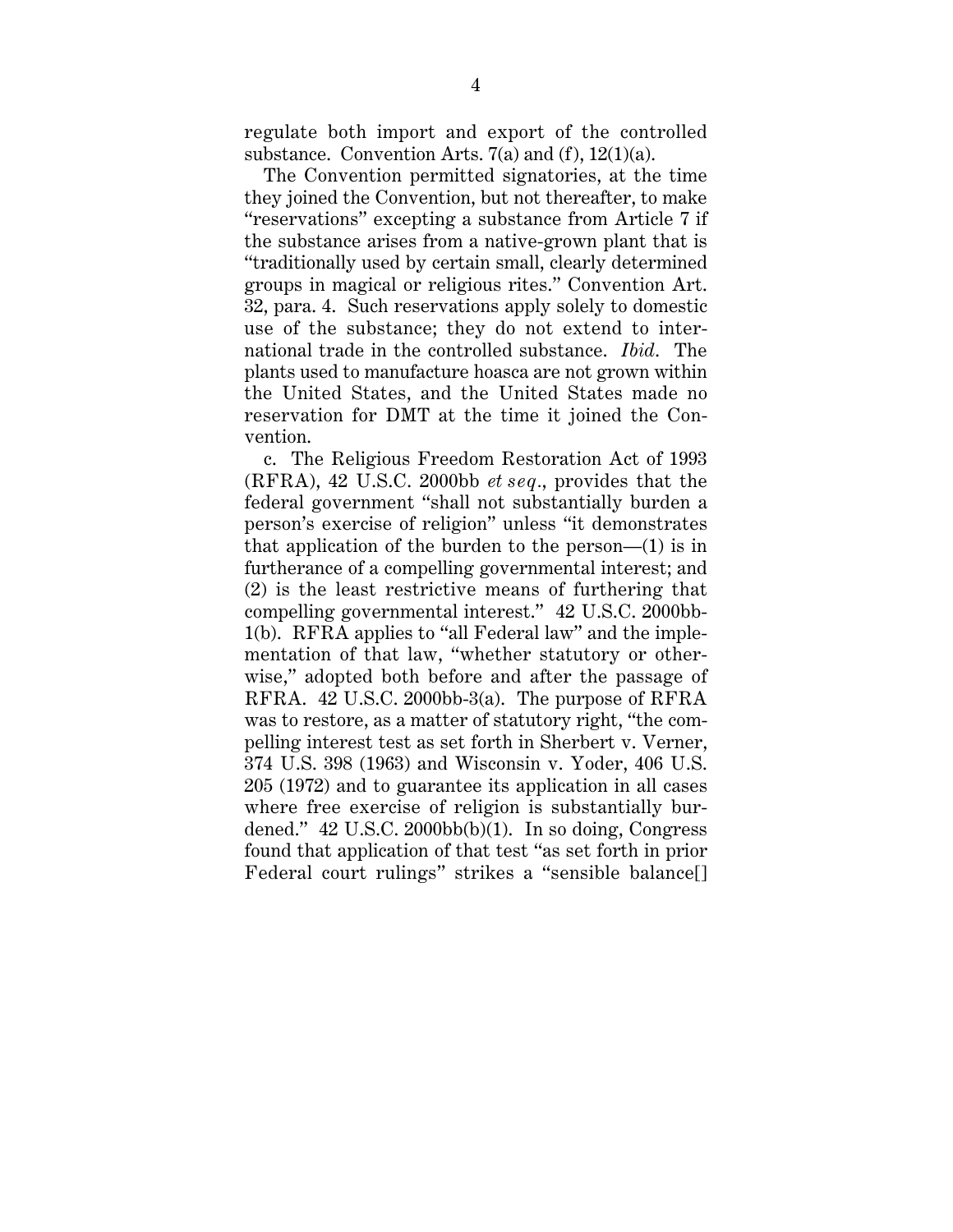between religious liberty and competing prior governmental interests."  $42$  U.S.C.  $2000bb(a)(5)$ .

2. Members of a group known as O Centro Espirita Beneficiente Uniao Do Vegetal (UDV) engage in religious ceremonies involving the ingestion of a tea-like mixture referred to as "hoasca." Pet. App. 126a. The tea is made by brewing together two Brazilian plants: *psychotria viridis*, a plant that contains DMT, and *banisteriopsis caapi*, a plant that contains certain alkaloids to suppress enzymes that would otherwise block DMT's hallucinogenic effects. *Id.* at 127a. Studies of both DMT and "ayahuasca" (the general name for hoasca and other orally ingested preparations containing DMT and enzyme inhibitors), including reports by the "Medical-Scientific Department" of UDV, have documented significant adverse psychological effects arising from ingestion of the substance, such as the relapse of depression, intense anxiety and disorientation, and various forms of psychosis. Gov't C.A. App. 217, 223, 363-415. Because its component plants do not grow in the United States, hoasca must be prepared overseas and imported into the United States. Pet. App. 127a.

In May 1999, United States Customs inspectors intercepted a shipment from Brazil to UDV of three drums labeled "tea extract." Pet. App. 127a. Testing revealed that the substance contained DMT. Further investigation revealed that UDV had received fourteen prior shipments labeled as "herbal tea extract" between 1995 and 1998. Pltf. Mot. for Prelim. Inj., Exh. L ¶ 11. On the relevant import forms, UDV officials consistently failed to disclose that the hoasca contained DMT, labeling it instead as a "herbal tea" and a "health supplement." Gov't C.A. App. 91-92, 342-358. A subsequent search of the residence of Jeffrey Bronfman, the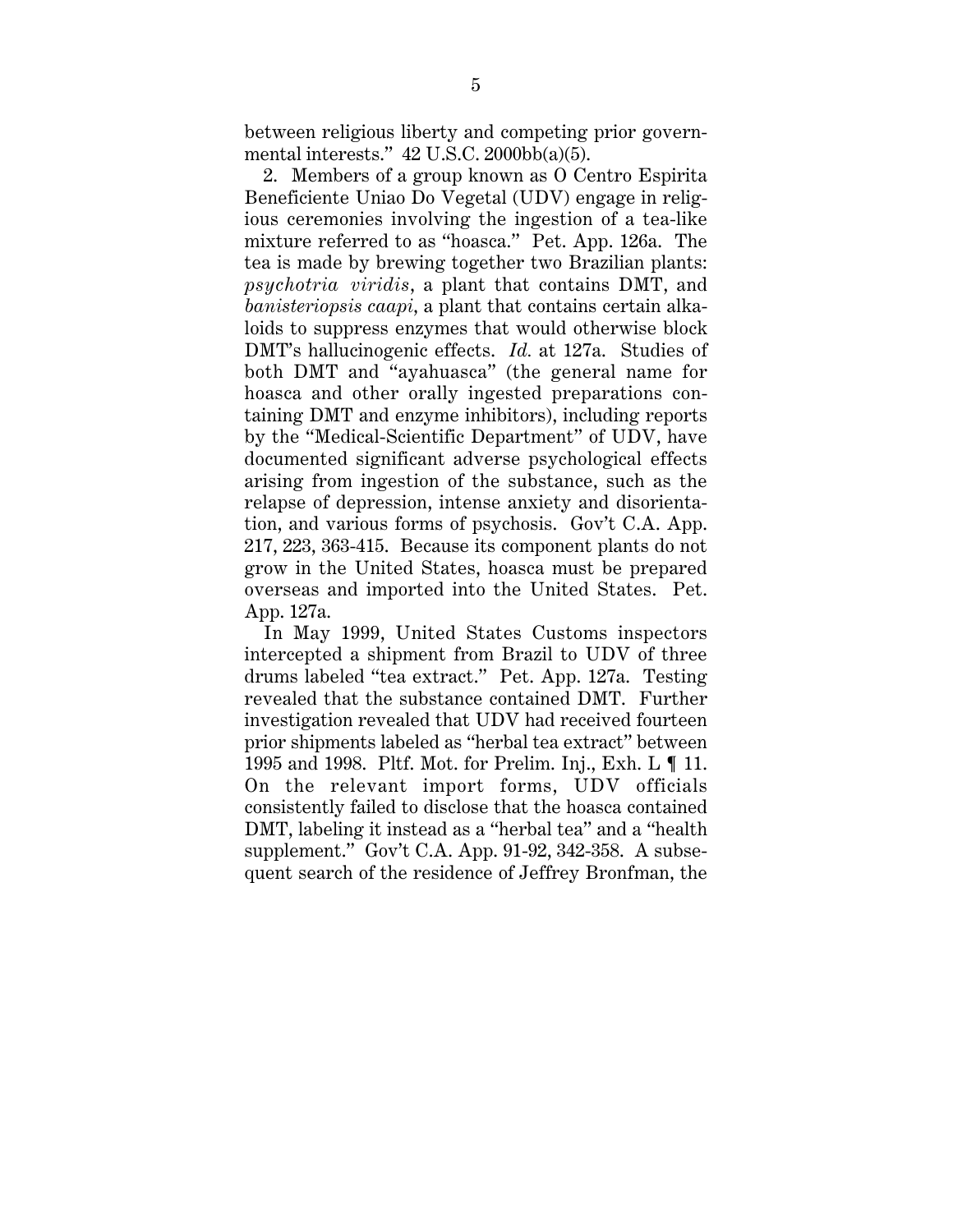head of UDV, resulted in the seizure of approximately 30 gallons of hoasca. Pet. App. 127a.

3. The UDV, Bronfman, and several other UDV members (collectively, UDV) brought this action against the Attorney General, the Drug Enforcement Administration, the United States Customs Service, and the Department of the Treasury, seeking, *inter alia*, an injunction prohibiting the federal government from enforcing the criminal laws against importing, possessing, and using DMT in the form of hoasca and from seizing the hoasca. Pet. App. 122a-123a. The complaint alleged violations of UDV members' First, Fourth, and Fifth Amendment rights, and their statutory rights under the Religious Freedom Restoration Act, the Administrative Procedure Act, and international laws and treaties, and sought a preliminary injunction. *Id.* at 123a.

After conducting an evidentiary hearing on the health risks associated with ceremonial use of hoasca and the risk of diversion to illicit uses, the district court granted UDV's motion for a preliminary injunction. Pet. App. 247a-260a. Despite the preliminary nature of the ruling, the court stated that, "given the breadth of the parties' briefing" and the "extensiveness of the argument and evidence presented at the hearing, it seems appropriate to consider the substance of Plaintiffs' claims at this time." *Id.* at 183a.

The court then stated that it was "struck by the closeness of the questions of fact presented in this case," and indicated that the risks identified by the government would be sufficient to support prohibition of hoasca "in other contexts." Pet. App. 227a. More specifically, with respect to the health risks posed by hoasca, the court found that the evidence presented "is essentially, in equipoise." *Ibid*. In light of the "close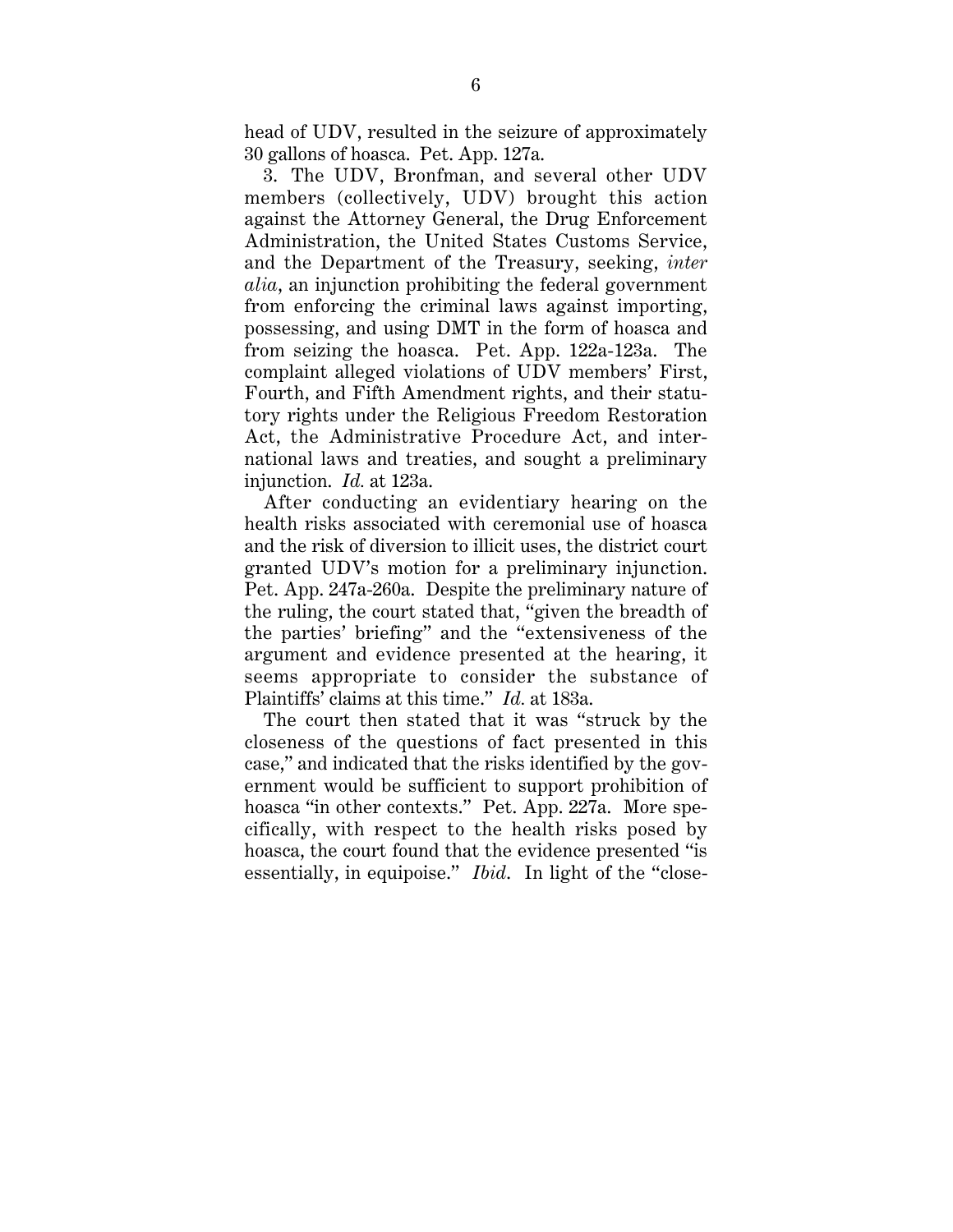ness of th[at] question," the district court stated that the government had not carried "its onerous burden of establishing a health risk to UDV members." *Ibid*. The court further found that the parties "have presented virtually balanced evidence on the risk of diversion issue," which similarly led the court to conclude that the government "has failed to meet its difficult burden of showing a compelling interest in preventing the diversion of hoasca to illicit use." *Id*. at 236a.

The district court rejected the government's argument that compliance with the 1971 Convention was a compelling interest because, in the court's view, the Convention "does not apply to the hoasca tea used by the UDV." Pet. App. 242a. Finally, the court concluded that, although "the Government has presented a great deal of evidence suggesting that hoasca may pose health risks to UDV members and may be subject to diversion to non-religious use," the balance of harms "tips in the Plaintiffs' favor" due to "the closeness of the parties' evidence." *Id*. at 244a.

The injunction issued by the district court prohibits the government "from directly or indirectly treating [UDV's] importation, possession, and distribution of hoasca for use in bona fide religious ceremonies of the UDV as unlawful under the Controlled Substances Act." Pet. App. 248a. The injunction also required UDV to apply for registration to import and distribute hoasca in accordance with federal regulations, but required the Drug Enforcement Agency to issue a registration certificate within 30 days of receipt of UDV's application. *Id*. at 255a. At that time, "the UDV may resume its religious services using the hoasca presently in its possession" and may "import and distribute hoasca immediately upon issuance of the applicable registrations." *Id*. at 255a-256a. Finally, the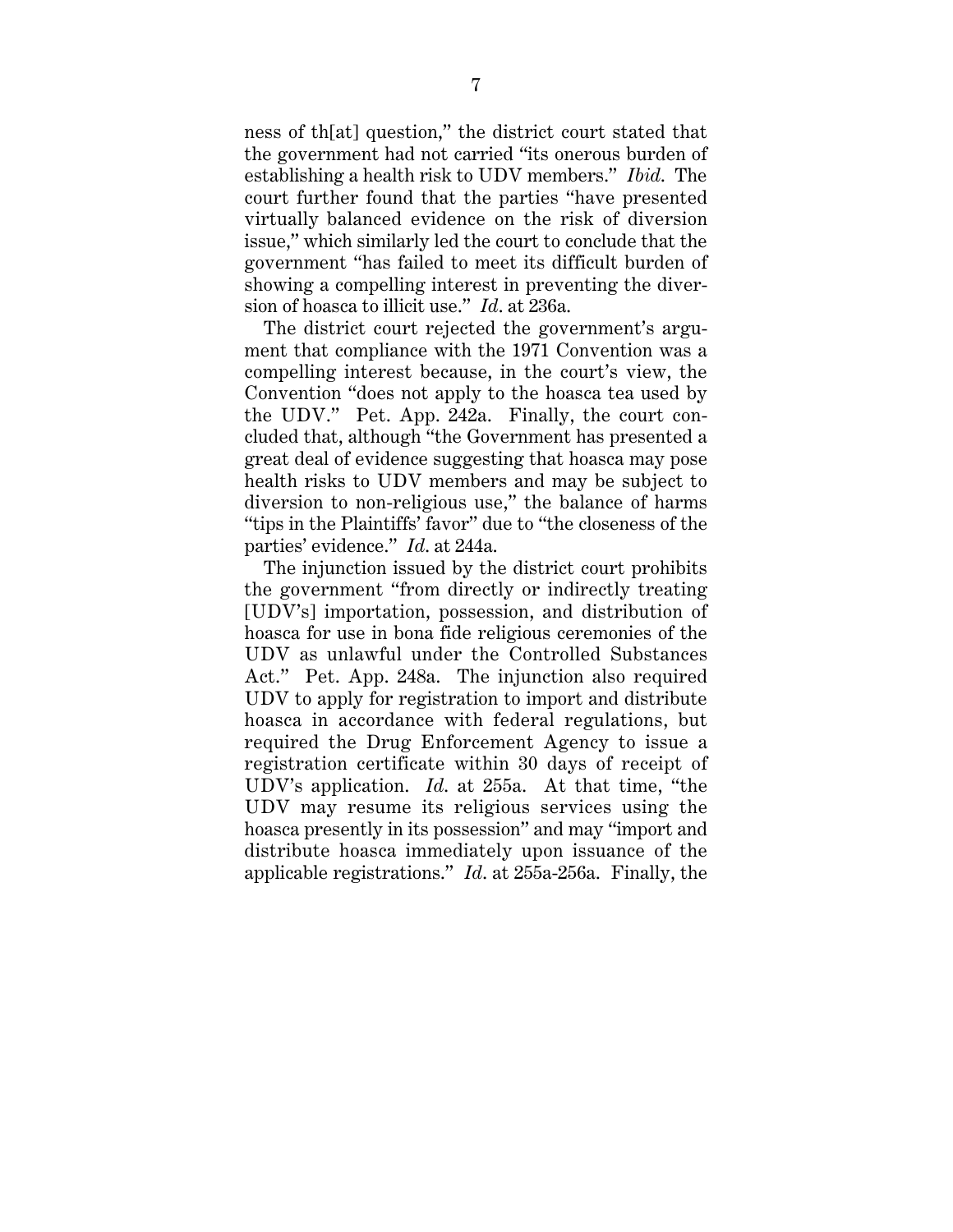injunction imposed elaborate procedures that require the government to coordinate with UDV "persons of authority" in its ongoing efforts to regulate the importation and distribution of hoasca and to reduce the risk of diversion. *Id*. at 250a-259a.

4. The court of appeals granted the government's motion to stay the district court's injunction pending appeal. Pet. App. 168a-174a. In its published decision, the court of appeals held that "the district court's conclusion that the 1971 Convention on Psychotropic Substances does not extend to hoasca is in considerable tension with the language of that Convention." *Id*. at 171a. The court also observed that "the district court's factual findings are in considerable tension with (if not contrary to) the express findings in the [Controlled Substances Act]" that any mixture containing DMT has a "high potential for abuse," "has no currently accepted medical use," and has a "lack of accepted safety." *Ibid*. The court further noted that "[c]ourts have routinely rejected religious exemptions from laws regulating controlled substances employing tests similar to that required by RFRA." *Id*. at 172a.

A divided panel of the court of appeals subsequently affirmed the district court's injunction. Pet. App. 121a-167a. The majority acknowledged that, where a party seeks a preliminary injunction that alters the status quo, the right to relief must be proven "heavily and compellingly." *Id*. at 132a. The majority held, however, that the status quo in this case was "the time when the plaintiffs were exercising their religious freedoms before the government enforced the [Controlled Substances Act] against them." *Id*. at 135a. The majority held that, because the evidence at the preliminary injunction stage was "in equipoise," "the Government failed to satisfy its RFRA burden on the issue of health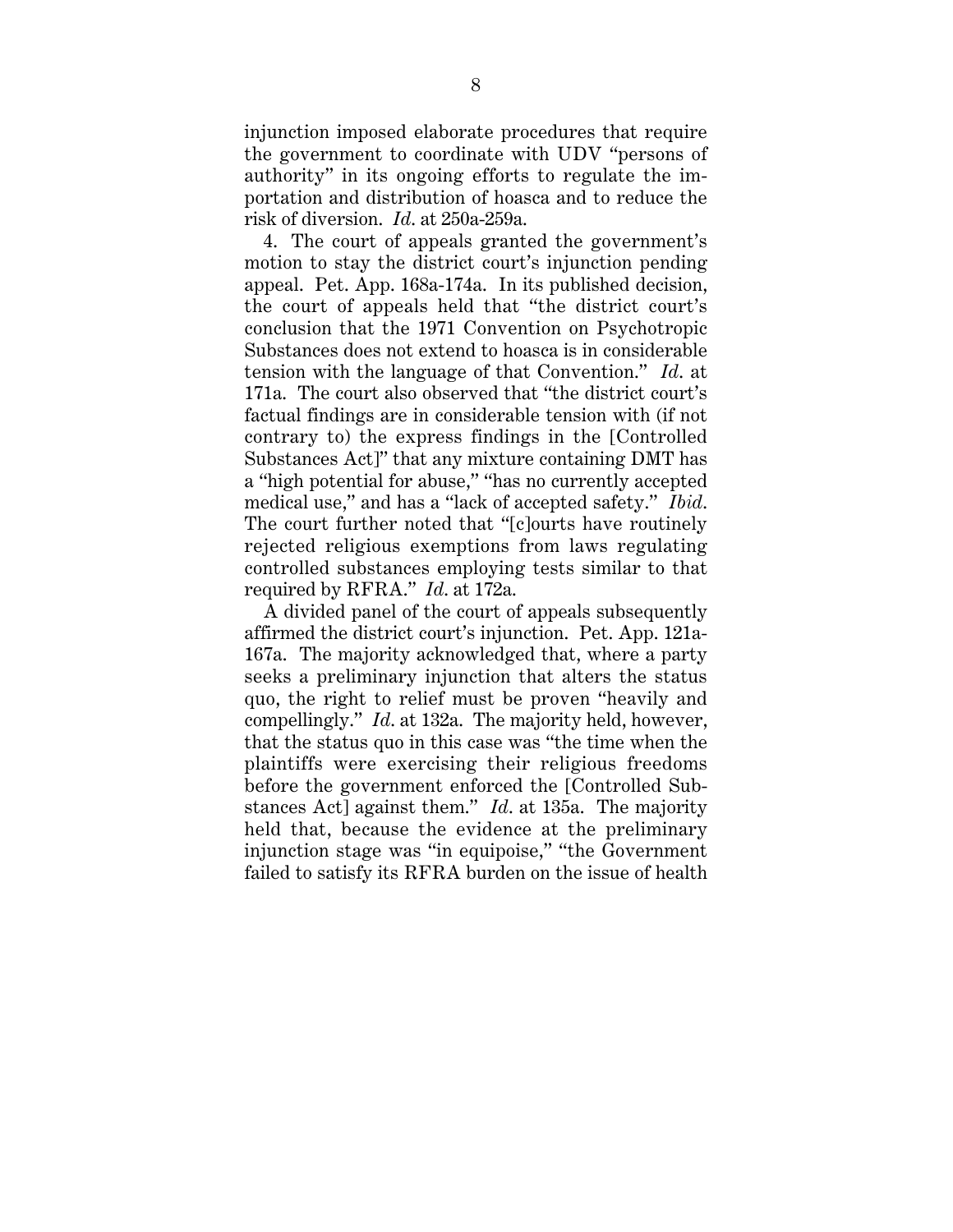and safety risks of hoasca," *id*. at 141a, as well as the risk of diversion, *id.* at 145a. The majority further held that congressional findings that DMT poses an unacceptable risk to public health are "insufficient to satisfy RFRA." *Id*. at 150a. With respect to the Convention's ban on the importation of hoasca, the panel majority held that the government had not demonstrated that compliance with the Convention was the least restrictive means of furthering the government's compelling interest in adhering to international obligations. *Id*. at 147a.

Judge Murphy dissented. Pet. App. 154a-167a. He rejected the majority's analytical approach to preliminary injunctions that alter the status quo, because, under the panel's decision, "any party could establish the status quo by surreptitiously engaging in behavior that violated a statute until discovered by law enforcement authorities and then claiming that it is the enforcement of existing law that amounts to a change in the status quo." *Id*. at 157a-158a n.2. Judge Murphy also would have held that the government suffers irreparable injury when it is enjoined from enforcing its criminal laws, and that injury is exacerbated by the "burdensome and constant official supervision and oversight" of UDV's handling of hoasca required by the preliminary injunction. *Id*. at 160a. Judge Murphy stressed that "Congress has specifically found that the importation and consumption of controlled substances is adverse to the public interest," *id*. at 161a, and a preliminary injunction requiring the United States to violate the Convention "would seriously impede [the government's] ability to gain the cooperation of other nations in controlling the international flow of illegal drugs," *id.* at 162a.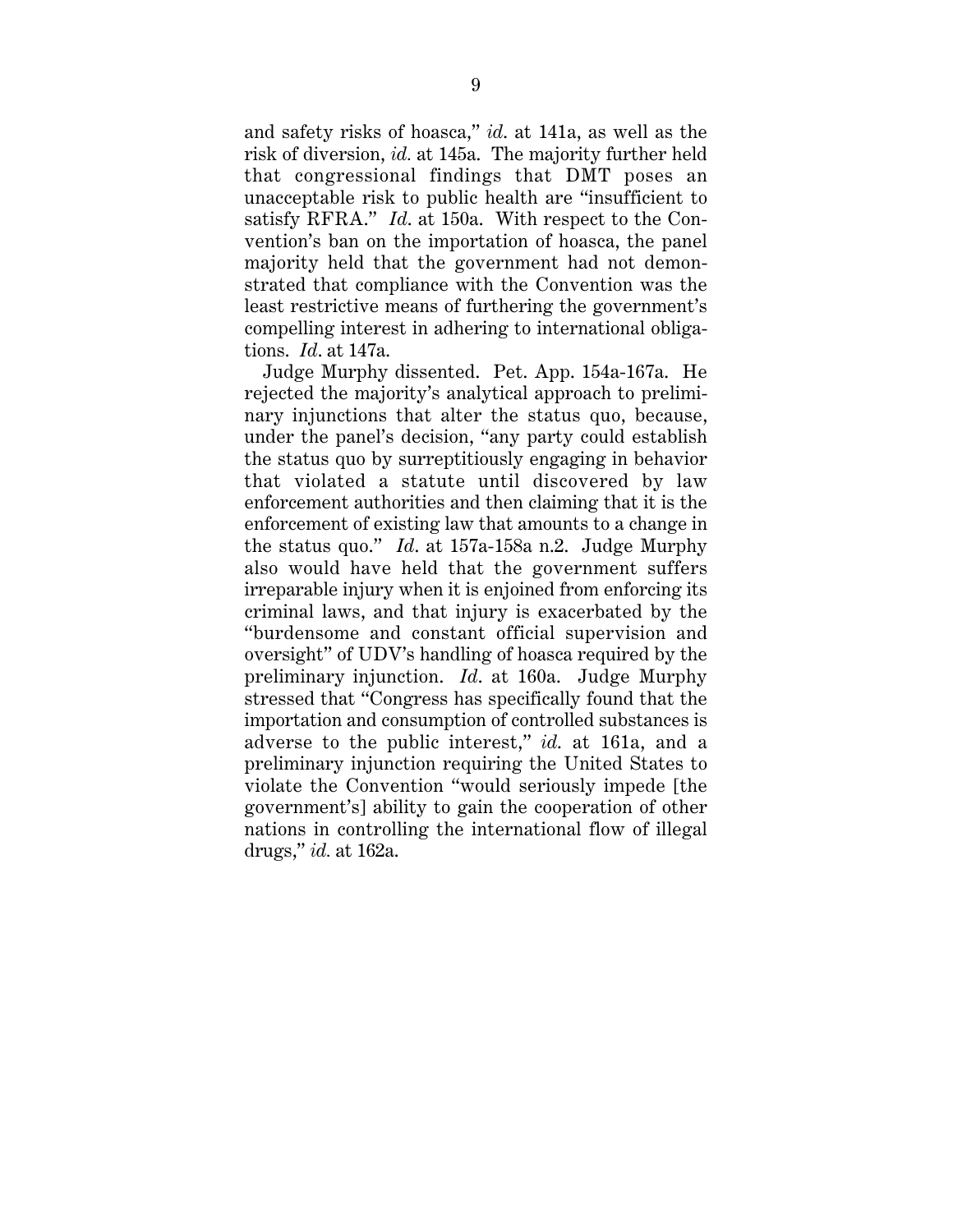5. a. The court of appeals granted the government's petition for rehearing en banc and affirmed. Pet. App. 1a-120a. A per curiam opinion for the en banc court held that plaintiffs' request for a preliminary injunction seeks to alter the status quo and thus is subject to a more demanding burden of proof, *id.* at 4a-5a, but affirmed issuance of the injunction under that heightened standard, *id.* at 5a.

b. Judge Seymour issued an opinion joined in whole by five judges and in part by two judges. Pet. App. 53a-78a. She would have held that the balance of harms should be the primary focus of the preliminary injunction analysis. *Id.* at 58a. She explained that the district court's issuance of an injunction was proper because, in her view, the harm to the UDV, which is "actually occurring," outweighs the "potential risks" of diversion and threats to health and safety asserted by the government. *Id*. at 74a. Judge Seymour also discounted the harm arising from violation of the 1971 Convention on the ground that, at the time of signature, ratification, or accession to the treaty, the United States could have sought a reservation for indigenous plants "traditionally used by certain small, clearly determined groups in magical or religious rites," from the prohibitions on purely domestic use of controlled substances. *Id*. at 75a.

In a separate opinion, Judge McConnell, joined in whole by one judge and in part by two judges, Pet. App. 79a-119a, agreed with the majority that UDV's request for a preliminary injunction sought to alter the status quo and thus should be required to meet a heightened standard of justification, *id.* at 80a-93a. Judge McConnell then concluded that UDV had satisfied that standard. He distinguished cases rejecting religion-based claims to use marijuana based on the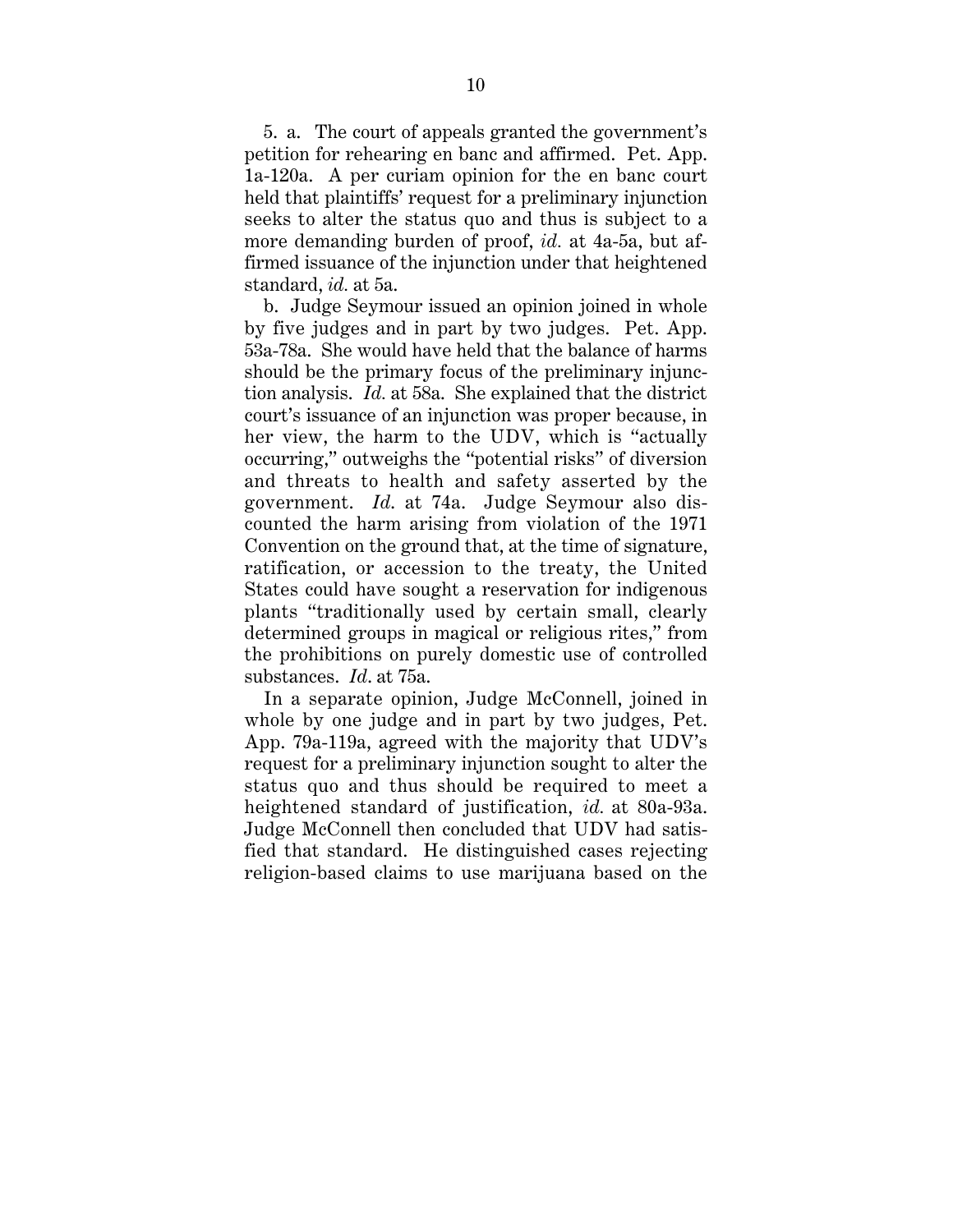"popularity of marijuana" and the frequency of its usage, *id*. at 98a, and further reasoned that such factual distinctions "between street drugs and more 'esoteric' ones" counseled against deferring to Congress's statutory findings concerning the dangers associated with DMT, *id*. at 103a. Judge McConnell did not endorse the district court's holding that the Convention does not cover hoasca. Instead, he asserted that a reversal on the basis of the Convention "would go far beyond what the record can support," given that the district court had limited the evidentiary hearing to other matters and therefore excluded an item of evidence described by Judge McConnell as "interpretive history" of the Convention. *Id*. at 104a. Finally, Judge McConnell stated that the government had failed to demonstrate that prohibiting hoasca is the least restrictive means of furthering its interest in compliance with the Convention because, in his view, the United States should seek an international accommodation for hoasca. *Id*. at 104a-107a.

c. Judge Murphy, issued a separate opinion joined in whole by three judges and in part by three other judges. Pet. App. 6a-52a. He agreed with the majority that the preliminary injunction sought by UDV would alter rather than preserve the status quo pending litigation and thus should be granted only upon a clear showing of entitlement to preliminary relief. *Id.* at 6a-18a. Judge Murphy would have held, however, that UDV failed to satisfy that demanding standard of proof. *Id*. at. 19a. Judge Murphy concluded that "the express congressional findings concerning Schedule I drugs" establish that the government has a compelling interest that is being furthered by the least restrictive means. *Id*. at 21a. He rejected the notion that RFRA authorizes the courts to engage in "a case-by-case re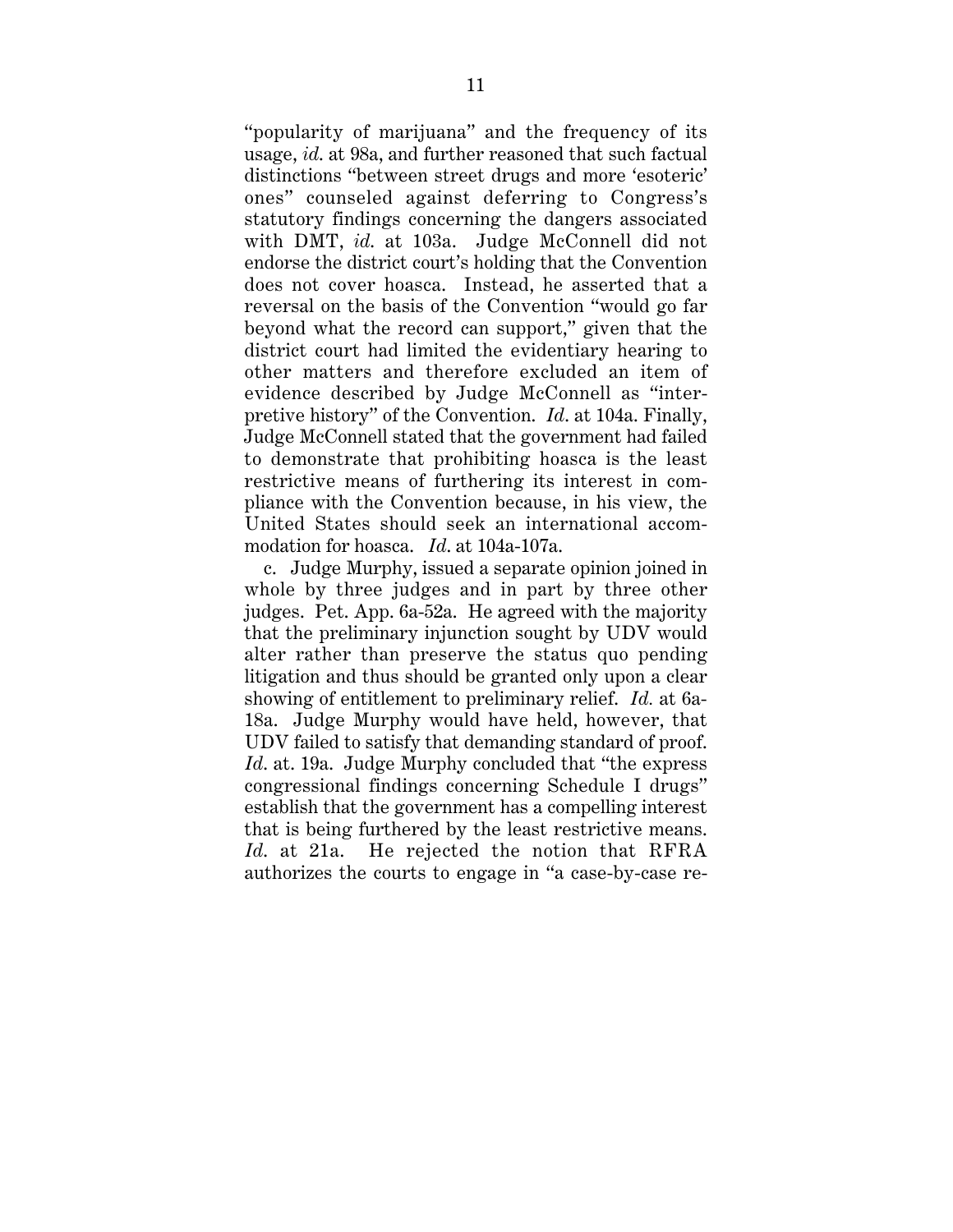determination of whether these findings are correct," *id*. at 22a, noting that Congress intended RFRA to restore the same legal test that routinely had been applied to prohibit judicial second-guessing of congressional findings concerning Schedule I drugs, *id*. at 22a-23a. In his view, under RFRA, the government's compelling interest in controlling the use and circulation of Schedule I controlled substances cannot "turn on whether the adherent has a religious affinity for street drugs or more esoteric ones." *Id*. at 27a.

Judge Murphy also concluded that the preliminary injunction requiring the government to violate the Convention "could seriously impede its ability to gain cooperation with other nations in controlling the international flow of illegal drugs." Pet. App. 29a. The dissent further took issue with Judge McConnell's faulting of the government's evidence pertaining to the least restrictive means of complying with the Convention, noting that "the district court short-circuited the government's ability to present evidence on this particular question when it concluded that the Convention did not apply to *hoasca*." *Id.* at 35a. Finally, because the district court found "that it is just as likely as not that *hoasca* will be diverted to the general public and that members of UDV will suffer harm from the consumption of hoasca," the dissent concluded that UDV had failed to show that the balance of harms weighed in its favor. *Id*. at 52a.

d. Judge Hartz wrote a brief dissent expressing his view that UDV is unlikely to succeed on the merits because of the long-recognized compelling interests in uniform application of the Controlled Substances Act and in adhering to the 1971 Convention. Pet. App. 120a.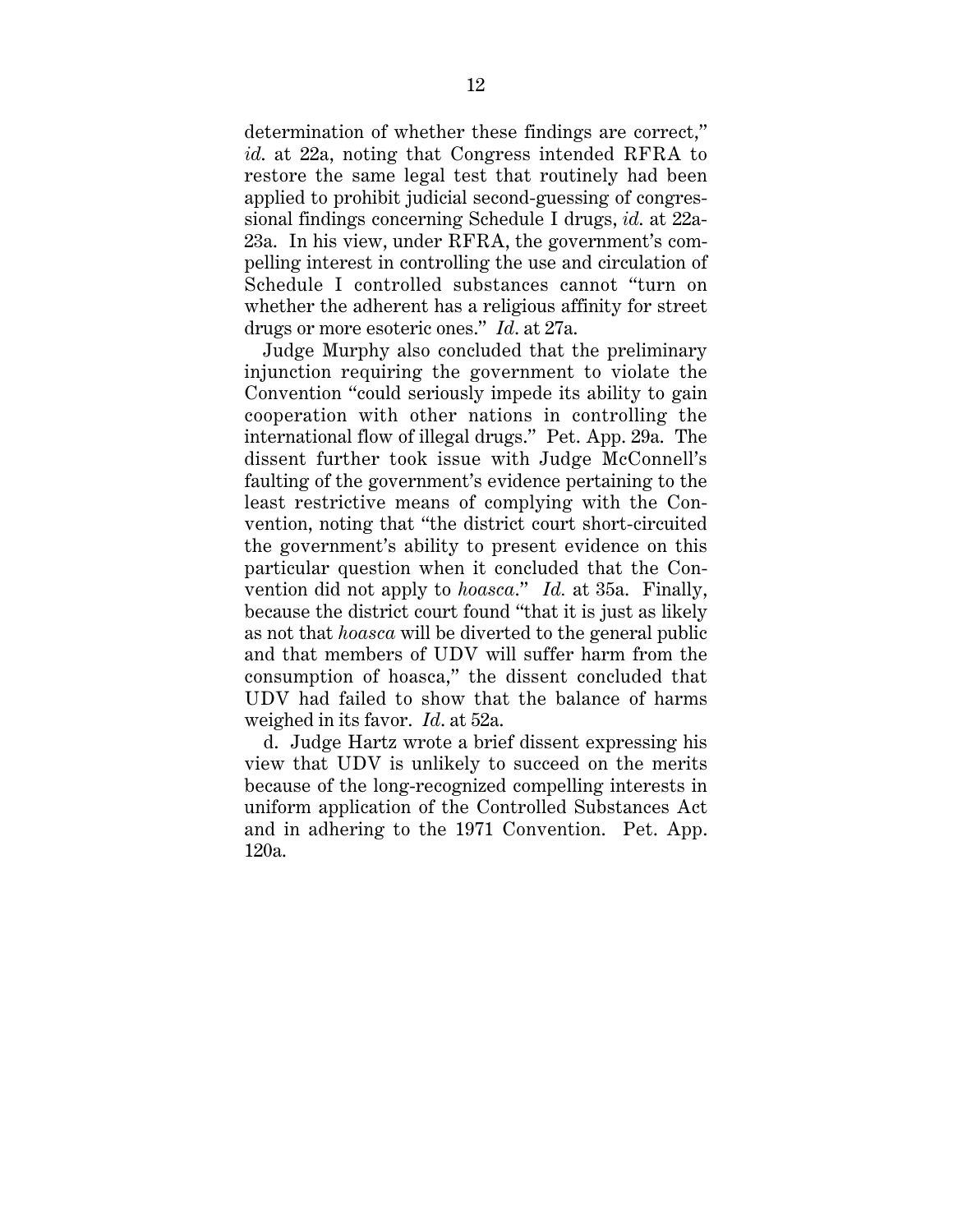The court of appeals subsequently denied the government's motion to stay the mandate, with four judges dissenting. Pet. App. 175a-176a. This Court denied the government's motion to stay the injunction pending the filing of a petition for a writ of certiorari.

### **REASONS FOR GRANTING THE PETITION**

The decision of the court of appeals enjoins the federal government from enforcing a longstanding and unquestionably constitutional criminal law that bans the importation, possession, distribution, and use of a Schedule I controlled substance. The opinion also has forced the United States government into an ongoing violation of an international treaty. The court's decision has mandated that the federal government open the Nation's borders to the importation, circulation, and usage of a mind-altering hallucinogen and threatens to inflict irreparable harm on international cooperation in combating transnational narcotics trafficking. And it has imposed those injurious directives based on nothing more than prima facie allegations of a violation of the Religious Freedom Restoration Act of 1993 (RFRA), 42 U.S.C. 2000bb *et seq.*, and the testimony of a few hired experts that conflicts with the considered judgments of Congress and more than 160 other Nations. That extraordinary decision—which is contrary both in outcome and legal analysis to the decision of every other court of appeals to address similar religion-based requests for exemptions from the Nation's drug laws—merits an exercise of this Court's certiorari jurisdiction.

1. a. The court of appeals' decision squarely conflicts with every other court of appeals decision addressing similar religion-based claims for exemptions from the Controlled Substances Act, both under RFRA and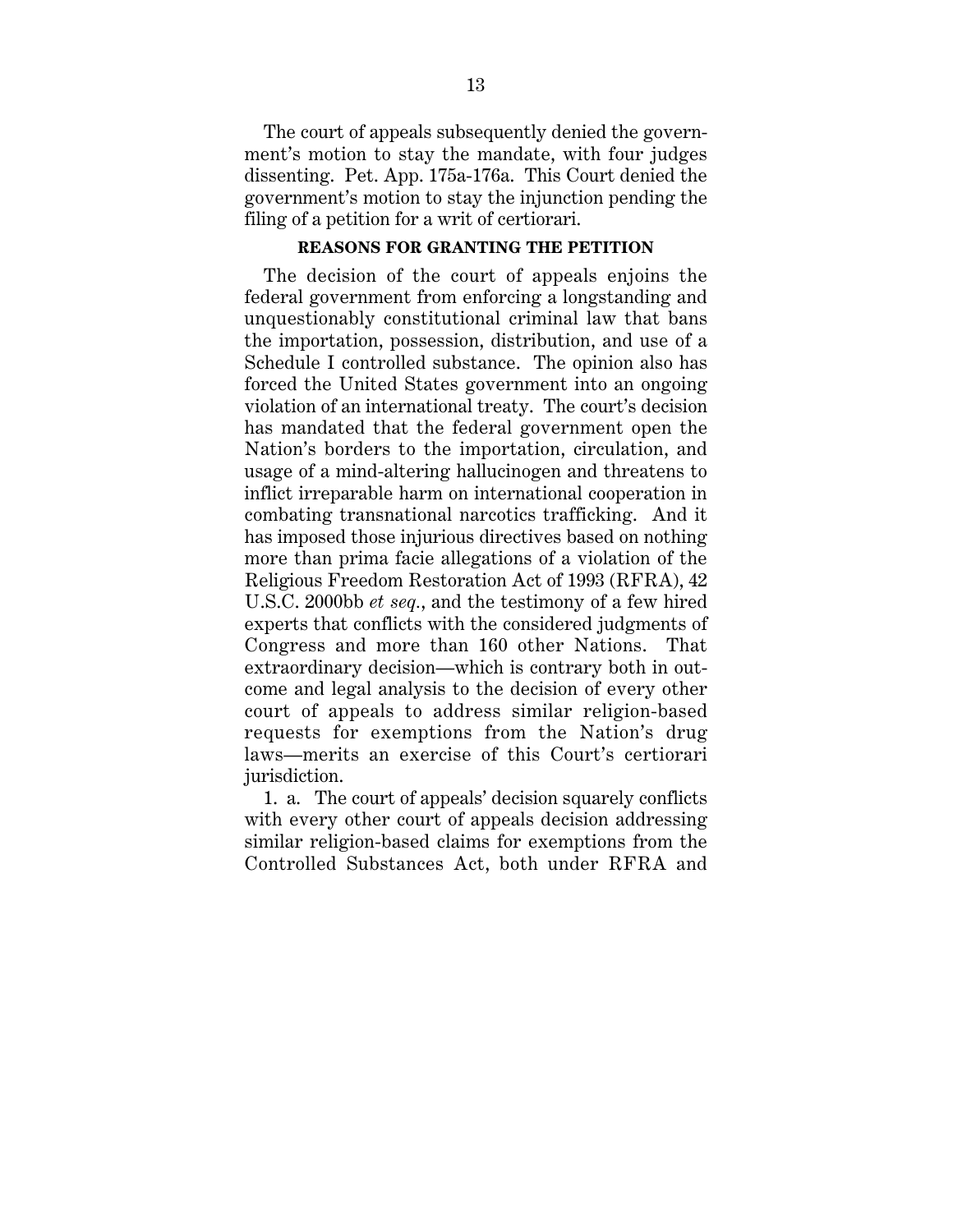under the strict scrutiny analysis employed in Free Exercise Clause cases before this Court clarified the constitutional test in *Employment Division, Department of Human Resources* v. *Smith*, 494 U.S. 872 (1990).

In *United States* v. *Israel*, 317 F.3d 768 (2003), the Seventh Circuit held that RFRA does not prohibit the government from revoking the supervised release of an individual who smoked marijuana for religious purposes. In language that is irreconcilable with the Tenth Circuit's (fractured) analysis here, the Seventh Circuit held that "[w]hether the government has a compelling interest in preventing drug abuse can hardly be disputed," and that "Congress' inclusion of marijuana as a Schedule I controlled substance makes clear [its] belief that Israel's drug of choice is a serious threat to the public health and safety." *Id.* at 771. In light of the "impressive amount of legislative and judicial reasoning" from Congress and pre-*Smith* decisions, the Seventh Circuit determined "that the government has a proper and compelling interest in forbidding the use of marijuana." *Ibid*. "Any judicial attempt to carve out a religious exemption in this situation," the court concluded, "would lead to significant administrative problems for the probation office and open the door to a weed-like proliferation of claims for religious exemptions." *Ibid*.

Other courts of appeals have reached the same conclusion. See *United States* v. *Brown*, No. 95-1616, 1995 WL 732803, at \*2 (8th Cir. Dec. 12, 1995) (Mem.), cert. denied, 517 U.S. 1174 (1996); *United States* v. *Greene*, 892 F.2d 453, 456-457 (6th Cir. 1989), cert. denied, 495 U.S. 935 (1990); *Olsen* v. *DEA*, 878 F.2d 1458 (D.C. Cir. 1989) (R. B. Ginsburg, J.), cert. denied, 495 U.S. 906 (1990); *Olsen* v. *Iowa*, 808 F.2d 652 (8th Cir. 1986);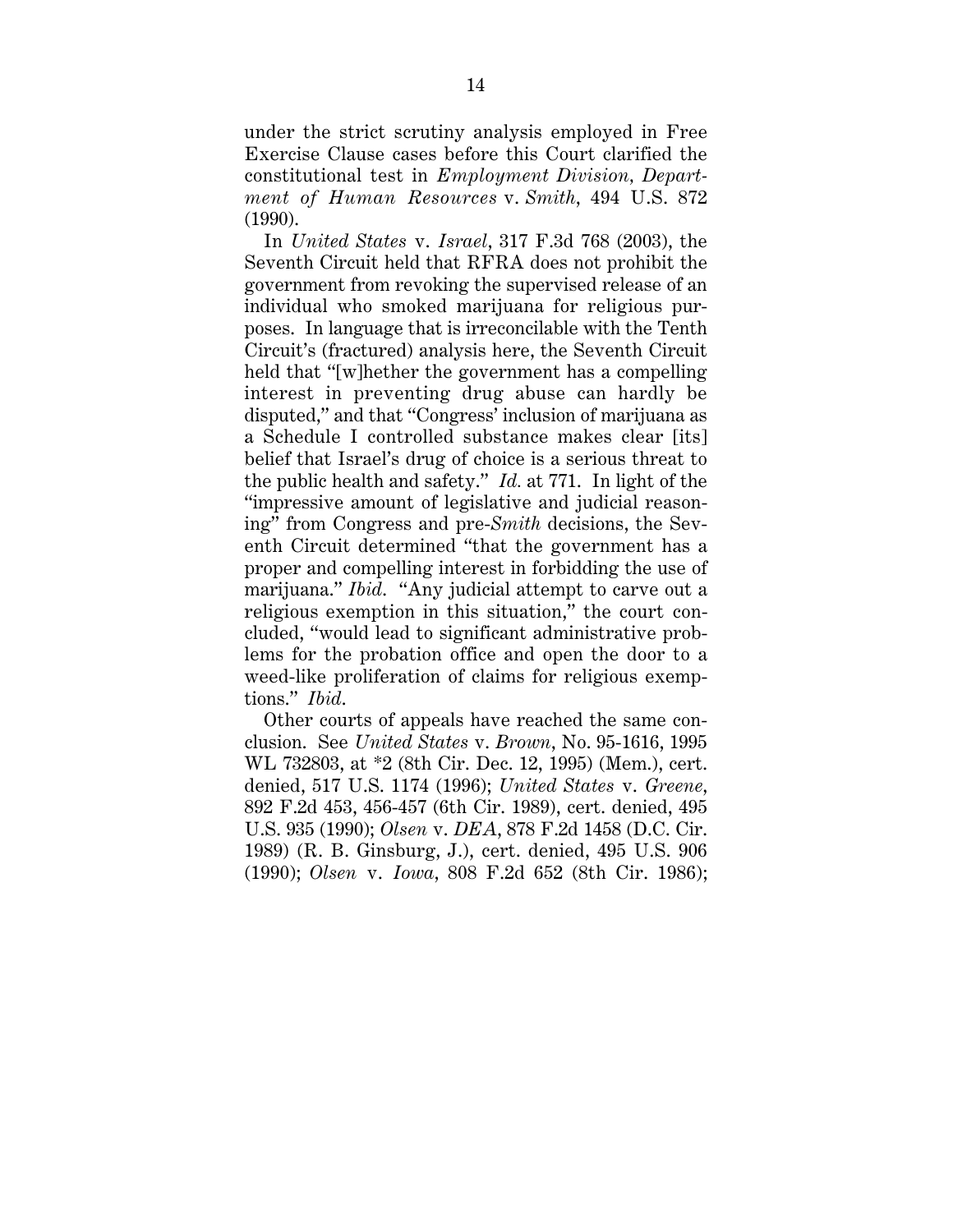*United States* v. *Merkt*, 794 F.2d 950, 954-955 (5th Cir. 1986) (citing cases), cert. denied, 480 U.S. 946 (1987); *United States* v. *Rush*, 738 F.2d 497, 512 (1st Cir. 1984), cert. denied, 470 U.S. 1004 (1985); *United States* v. *Middleton*, 690 F.2d 820, 825 (11th Cir. 1982), cert. denied, 460 U.S. 1051 (1983); *United States* v. *Spears*, 443 F.2d 895 (5th Cir. 1971), cert. denied, 404 U.S. 1020 (1972).

In addition, Justice O'Connor, in her concurrence in the judgment in *Smith*, explained that the heightened scrutiny standard applied in cases like *Sherbert* v. *Verner*, 374 U.S. 398 (1963), did not compel Oregon to grant an exemption from its drug laws for the sacramental use of peyote. *Smith*, 494 U.S. at 903-907. Justice O'Connor concluded that no one could "seriously dispute" the government's "compelling interest in prohibiting the possession of peyote by its citizens." *Id*. at 905. Furthermore, Justice O'Connor found that "uniform application" of the prohibition was "essential to accomplish" the government's "overriding interest in preventing the physical harm caused by the use of a Schedule I controlled substance," and "is essential to the effectiveness" of "preventing trafficking in controlled substances." *Ibid*. In so concluding, Justice O'Connor eschewed the very analytical framework adopted by the court of appeals here and the *Smith* dissent, *id*. at 911-914, and determined that piecemeal judicial attrition of the comprehensive ban on Schedule I substances would "unduly interfere with fulfillment of the governmental interest," and thus is not a viable less restrictive means, *id*. at 905 (O'Connor, J., concurring in the judgment) (quoting *United States* v. *Lee*, 455 U.S. 252, 259 (1982)).

Congress, moreover, intended RFRA to impose a test consistent with precedent predating the *Smith*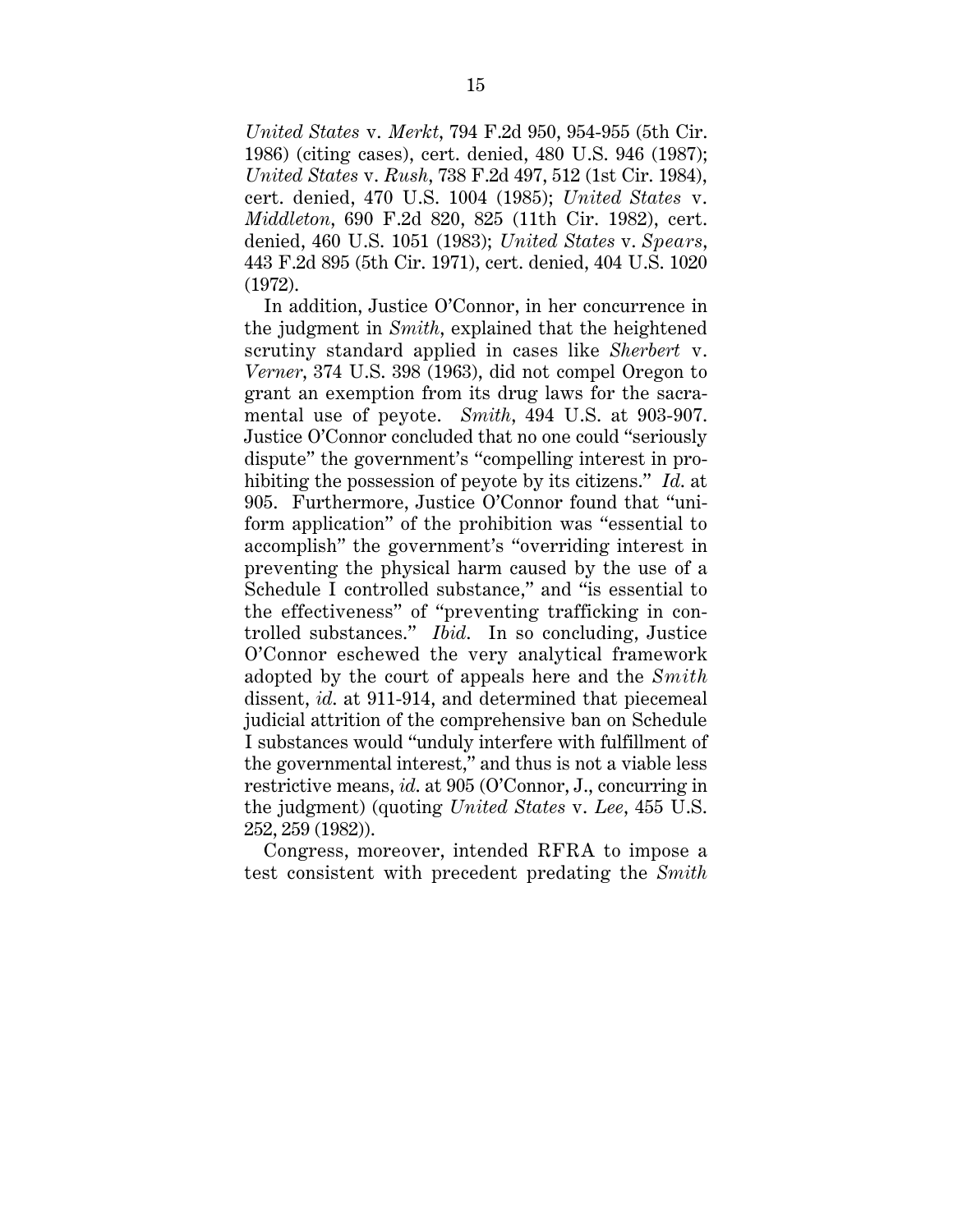decision, which had uniformly rejected similar claims to use controlled substances. See 42 U.S.C. 2000bb(a)(5) and (b)(1); H.R. Rep. No. 88, 103d Cong., 1st Sess. 6-7 (1993); S. Rep. No. 111, 103d Cong., 1st Sess. 9 (1993). As Justice O'Connor explained in *Smith*, because the "health effects caused by the use of controlled substances exist regardless of the motivation of the user, the use of such substances, even for religious purposes, violates the very purpose of the laws that prohibit them." 494 U.S. at 905. In enacting RFRA, Members of Congress specifically endorsed Justice O'Connor's concurrence in *Smith* as reflecting the proper mode of analysis under the statute. H.R. Rep. No. 88, *supra*, at 4 n.10.

b. Congress and the more than 160 signatories to the 1971 Convention have uniformly concluded that the importation, distribution, and use of DMT-based substances like hoasca constitute significant threats to public health and safety and are not safe for use even under medical supervision. At the heart of the court of appeals' analysis is the legal presupposition that RFRA licenses courts to dismiss that broad legislative consensus in favor of the opinions of a handful of hired witnesses, most of whom were either members of UDV and thus prospective users of hoasca themselves or conducted research funded by the head of UDV, respondent Bronfman. See Pet. App. 95a-96a; see also 10/23/01 Tr. 376-377; 10/24/01 Tr. 515-516; 10/30/01 Tr. 1228-1231; 10/31/01 Tr. 1311.

Other courts of appeals have reached the exact opposite conclusion by applying a different legal standard —they have held that the compelling interest test does not permit a court, at the behest of a religious adherent, to revisit de novo Congress's determination that a certain substance placed on Schedule I is so profoundly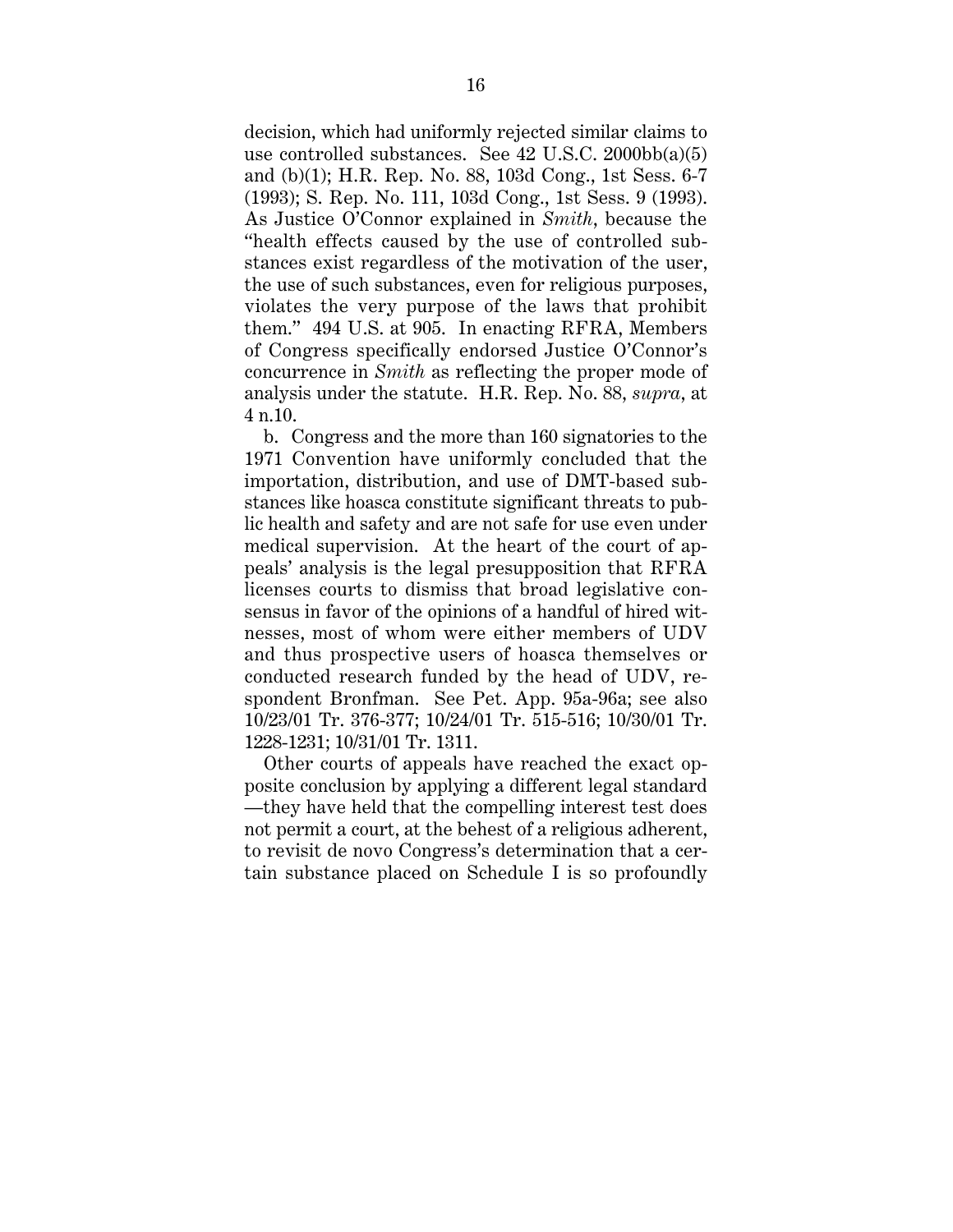harmful that it is not even safe for use under medical supervision (let alone unregulated religious ceremonies). See, *e.g.*, *Israel*, 317 F.3d at 771; *Greene*, 892 F.2d at 456-457 ("Every federal court that has considered this issue has *accepted Congress' determination* that marijuana poses a real threat to individual health and social welfare and has upheld criminal penalties for possession and distribution even where such penalties may infringe to some extent on the free exercise of religion.") (emphasis added); *id*. at 455 (court refuses to sit as a "superlegislature" to review congressional classification of Schedule I substances); *Rush*, 738 F.2d at 512 ("Every federal court that has considered the matter \* \* \* has *accepted the congressional determination* that marijuana in fact poses a real threat to individual health and social welfare, and has upheld the criminal sanctions for possession and distribution of marijuana even where such sanctions infringe on the free exercise of religion.") (emphasis added); *Olsen* v. *DEA*, 878 F.2d at 1462 (same as *Rush*); *Middleton*, 690 F.2d at 825-826; *Spears*, 443 F.2d at 896; *Leary* v. *United States*, 383 F.2d 851, 860-861 (5th Cir. 1967), rev'd on other grounds, 395 U.S. 6 (1969).

That heretofore long-established principle of judicial respect for legislative factfinding is particularly appropriate in the context of the Controlled Substances Act, because Congress already has provided an administrative mechanism for an expert agency—not any one of nearly 700 different federal district court judges—to consider any new evidence bearing on DMT's proper classification. See 21 U.S.C. 811. Until that process is successfully invoked, Congress's classification of DMT as a Schedule I substances reflects a congressional judgment that there is a compelling interest in main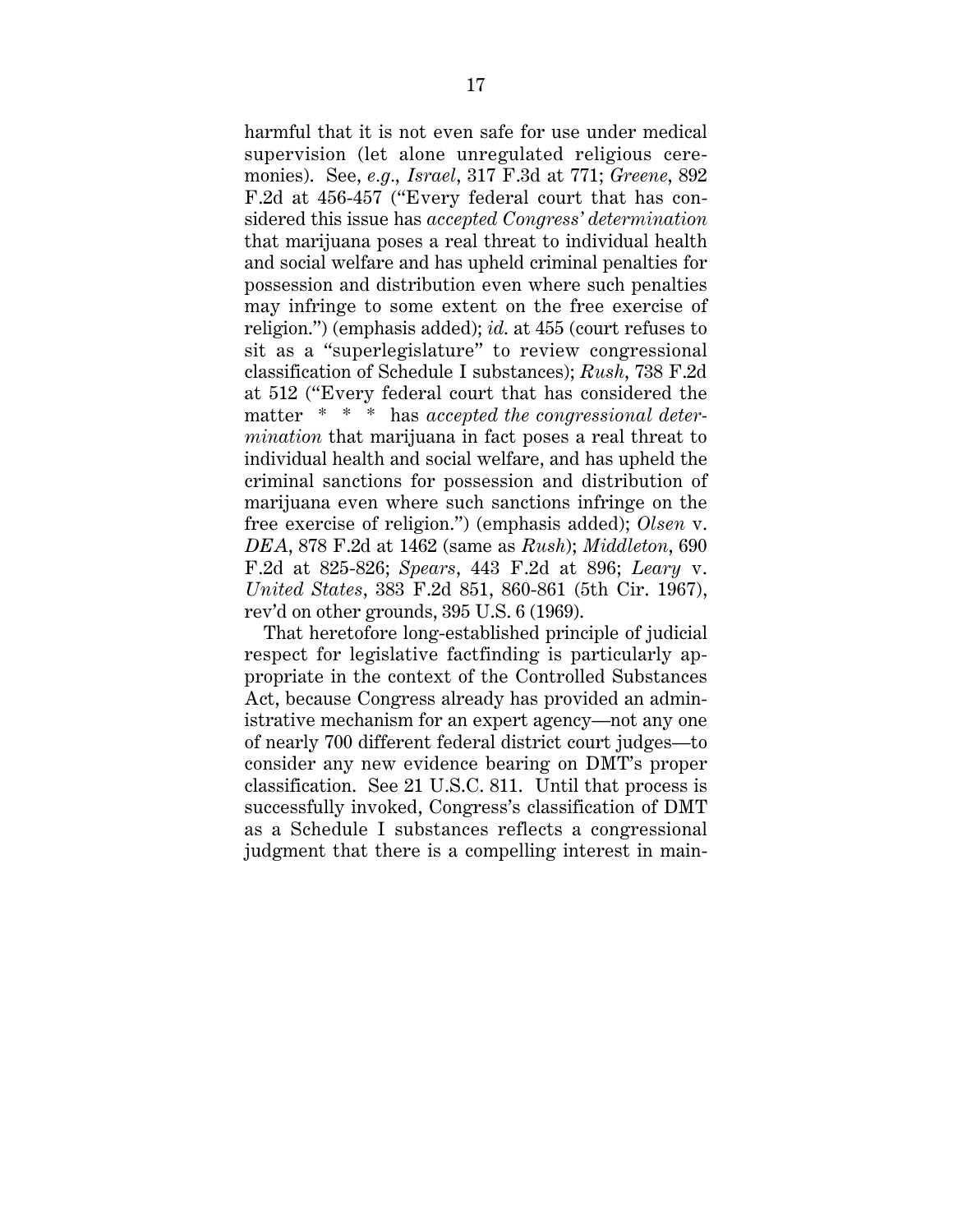taining a *categorical* prohibition on the public use of DMT.

The court of appeals—unlike every court of appeals before it—fundamentally disregarded Congress's expert judgment that Schedule I controlled substances have profoundly adverse health effects and an elevated potential for abuse and diversion. More than 160 Nations share that judgment. Those health effects and potential for abuse necessarily satisfy the compelling interest and least restrictive means test. The uniform refusal of other courts to revisit that legislative conclusion under RFRA or the First Amendment reflected the commonsense judgment that neither the physiological dangers posed by a Schedule I substance nor the societal forces that cause illicit diversion depend upon whether the prospective drug users' motives are religious or secular.

Nor do those interests diminish just because, as Judge McConnell reasoned, Pet. App. 97a-98a, hoascabased DMT is not yet as popular in the drug culture as marijuana. If the injunction stands, scores if not hundreds of persons, including minors, 10/22/01 Tr. 31, will continue to ingest DMT and will continue to put their physical and psychic well-being in serious jeopardy, as even the district court recognized. Pet. App. 244a. Such serious health risks need not number in the thousands before a compelling interest arises.

Furthermore, the whole point of the Controlled Substances Act and the 1971 Treaty is to prevent dangerous narcotics from being abused at high levels by the general population. Congress has just as much of a compelling interest in preventing such illegal drug markets from emerging or expanding in the first place, as it has in combating those that already exist. Indeed, the fact that hoasca must be imported and has not yet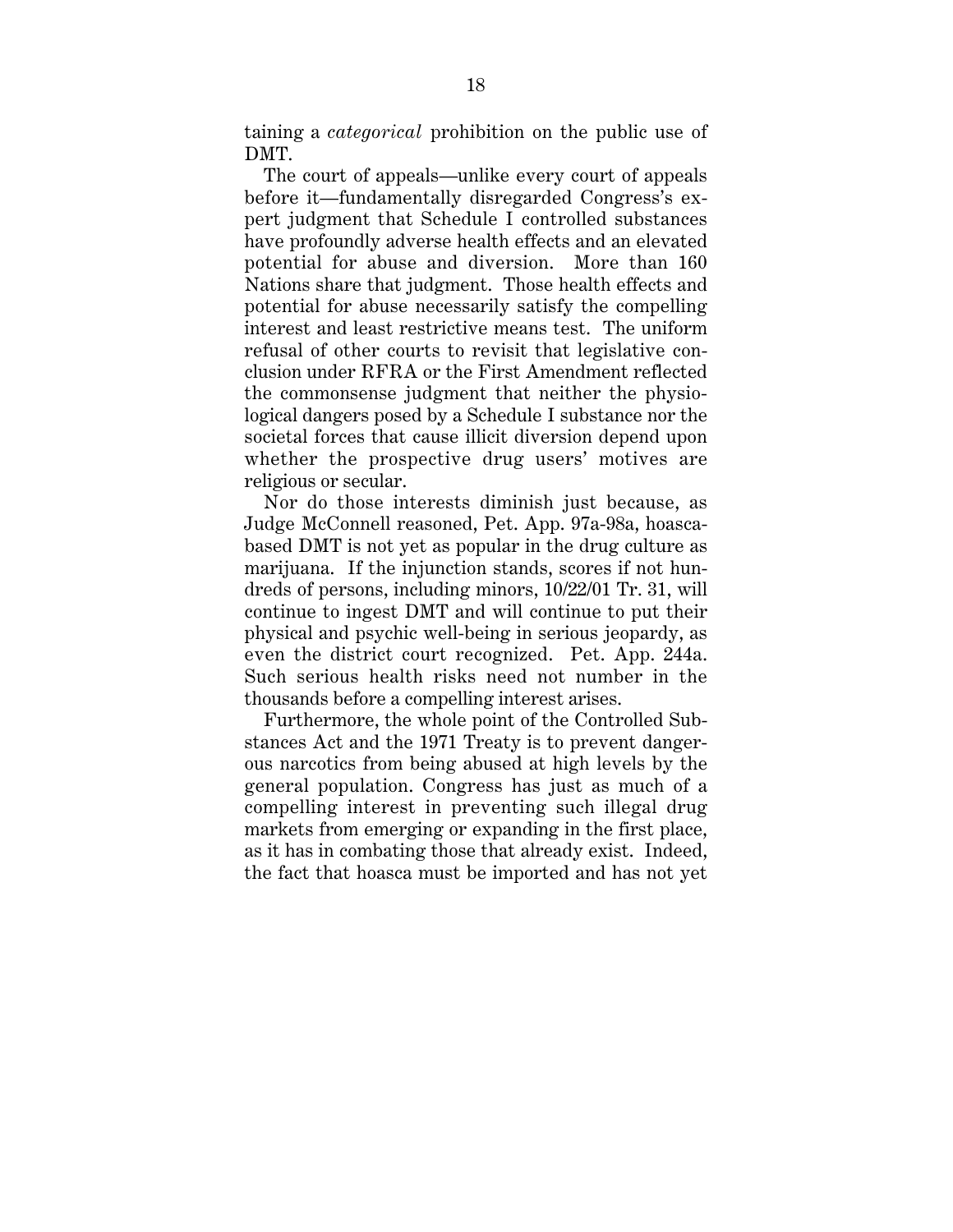become a primary staple in the illicit drug market underscores the serious and irreparable harm that could attend court-ordered importation and court-sanctioned usage, with their attendant risks of diversion, increasing public familiarity with hoasca as a delivery system for DMT, and fueling the development of a new market for yet another dangerous, mind-altering hallucinogen on the Nation's streets. See *Ashcroft* v. *Free Speech Coalition*, 535 U.S. 234, 264 (2002) ("[T]his Court's cases do not require Congress to wait for harm to occur before it can legislate against it."). RFRA does not compel the government to sit on the sidelines until DMT-based hoasca becomes as widely abused as LSD and its illicit marketing system as well-entrenched. Cf. *United States* v. *Oakland Cannabis Buyers' Coop.*, 532 U.S. 483 (2001) (unanimously rejecting the argument that a court's equity powers include creating special exceptions to Schedule I restrictions for marijuana).

In short, the volume and depth of contrary circuit precedent establish that this case would come out differently were it litigated in the First, Fifth, Sixth, Seventh, Eighth, Eleventh, or District of Columbia Circuits. Yet, as it stands, the district court's injunction permits hoasca-based DMT to be used by UDV branches not just within the Tenth Circuit, but also in Washington, California, and Florida. See Pet. App. 248a-249a; Pltf. Mot. for Prelim. Inj., Exh. A. Comprehensive and uniform nationwide enforcement of the criminal laws prohibiting the importation, distribution, possession, and use of controlled substances is essential, making prompt resolution of this inter-circuit conflict imperative.

2. To the extent that RFRA may permit some probing of the evidentiary record supporting Congress's judgment to regulate a controlled substance under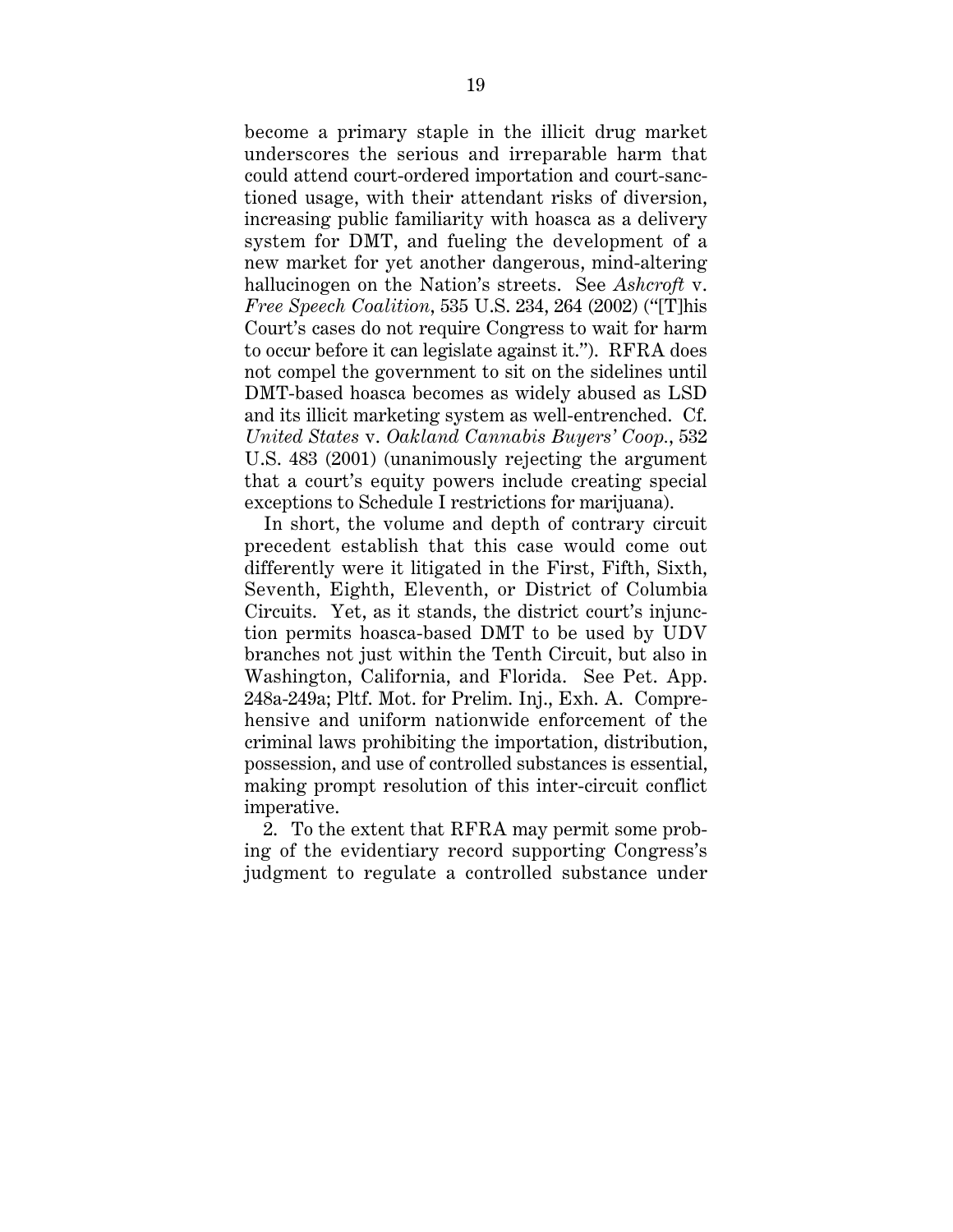Schedule I, the court of appeals committed further error by disregarding this Court's decision in *Turner Broadcasting System, Inc.* v. *FCC*, 520 U.S. 180, 195, 211-212 (1997). To grant UDV relief, the court of appeals, at bottom, had to reject the congressional finding that there is no such thing as a safe use of DMT by members of the public. However, *Turner* made clear that, even in cases involving constitutional rights, courts "must accord substantial deference to the predictive judgments of Congress." *Turner Broad. Sys., Inc.* v. *FCC*, 512 U.S. 622, 665-666 (1994). Where such factual judgments are at issue, a reviewing court's "sole obligation is 'to assure that, in formulating its judgments, Congress has drawn reasonable inferences based on substantial evidence.'" *Turner Broad. Sys.*, 520 U.S. at 195. Courts "are not to reweigh the evidence *de novo*, or to replace Congress' factual predictions with [their] own," and "are not at liberty to substitute [their] judgment for the reasonable conclusion of a legislative body." *Id*. at 211-212.

If, as the district court found, the evidence is in "equipoise," Pet. App. 227a, that alone establishes that substantial evidence supports Congress's determination that DMT poses an unacceptable risk of harm, and the court of appeals, "sitting in equity \* \* \* cannot 'ignore the judgment of Congress, deliberately expressed in legislation'" and "cannot, in [its] discretion, reject the balance that Congress has struck in a statute." *Oakland Cannabis*, 532 U.S. at 497 (quoting *Virginian Ry.* v. *System Fed'n No. 40*, 300 U.S. 515, 551 (1937)); see also *Middleton*, 690 F.2d at 822 (applying *Turner*-type legal standard of review for congressional fact finding to free exercise claim for religious exemption from Controlled Substances Act). The existence of reasonable scientific disagreement validates, rather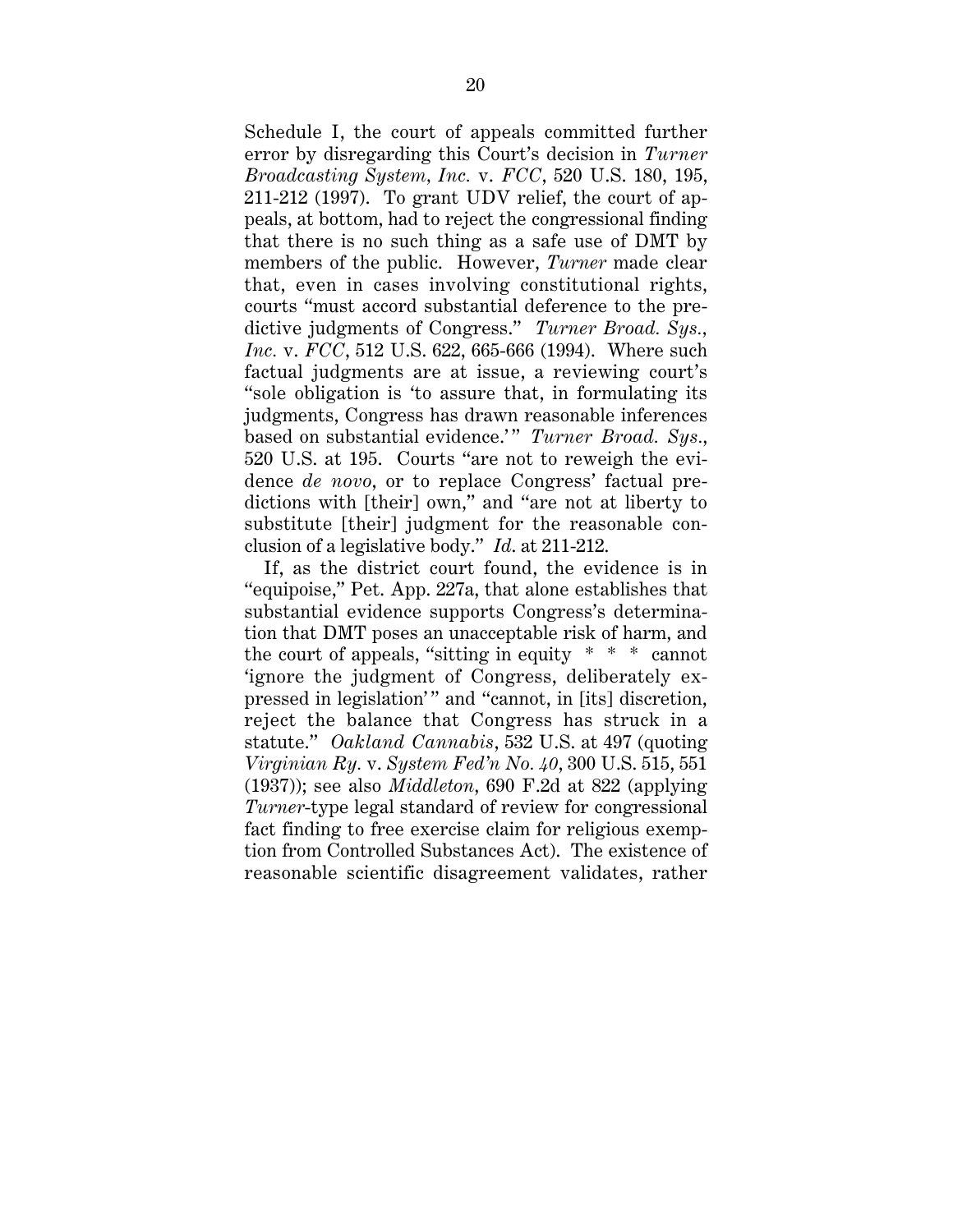than undermines, Congress's determination. See *Marshall* v. *United States*, 414 U.S. 417, 427 (1974) ("When Congress undertakes to act in areas fraught with medical and scientific uncertainties, legislative options must be especially broad and courts should be cautious not to rewrite legislation, even assuming, *arguendo*, that judges with more direct exposure to the problem might make wiser choices."). The Tenth Circuit's determination that evidentiary equipoise is a sufficient basis for discarding legislative fact finding thus cannot be reconciled with *Turner* and directly conflicts with the legal standard applied by the Eleventh Circuit in *Middleton*.

3. The court of appeals' decision merits this Court's review because it has commanded an ongoing violation of an international treaty that is vital to the United States' effort to combat transnational narcotics trafficking. The 1971 Convention on Psychotropic Substances forbids the importation and domestic distribution of DMT and "any solution or mixture, in whatever physical state, containing one or more psychotropic substances" including DMT. See Convention Arts.  $1(f)(i)$ , 2 para. 4(b); *id*. Appended Lists of Substances in the Schedules. There is no dispute that hoasca is a "solution or mixture," nor is there any question that hoasca "contain[s]" DMT–-a Schedule I substance. By ordering the United States to permit the importation of hoasca from Brazil and hoasca's distribution and use in the United States, the preliminary injunction forces the United States into an immediate and ongoing violation of that important international treaty. Not one judge on the court of appeals disputed that the injunction has that effect.

Underscoring the importance of adherence to the Convention, both as a matter of international relations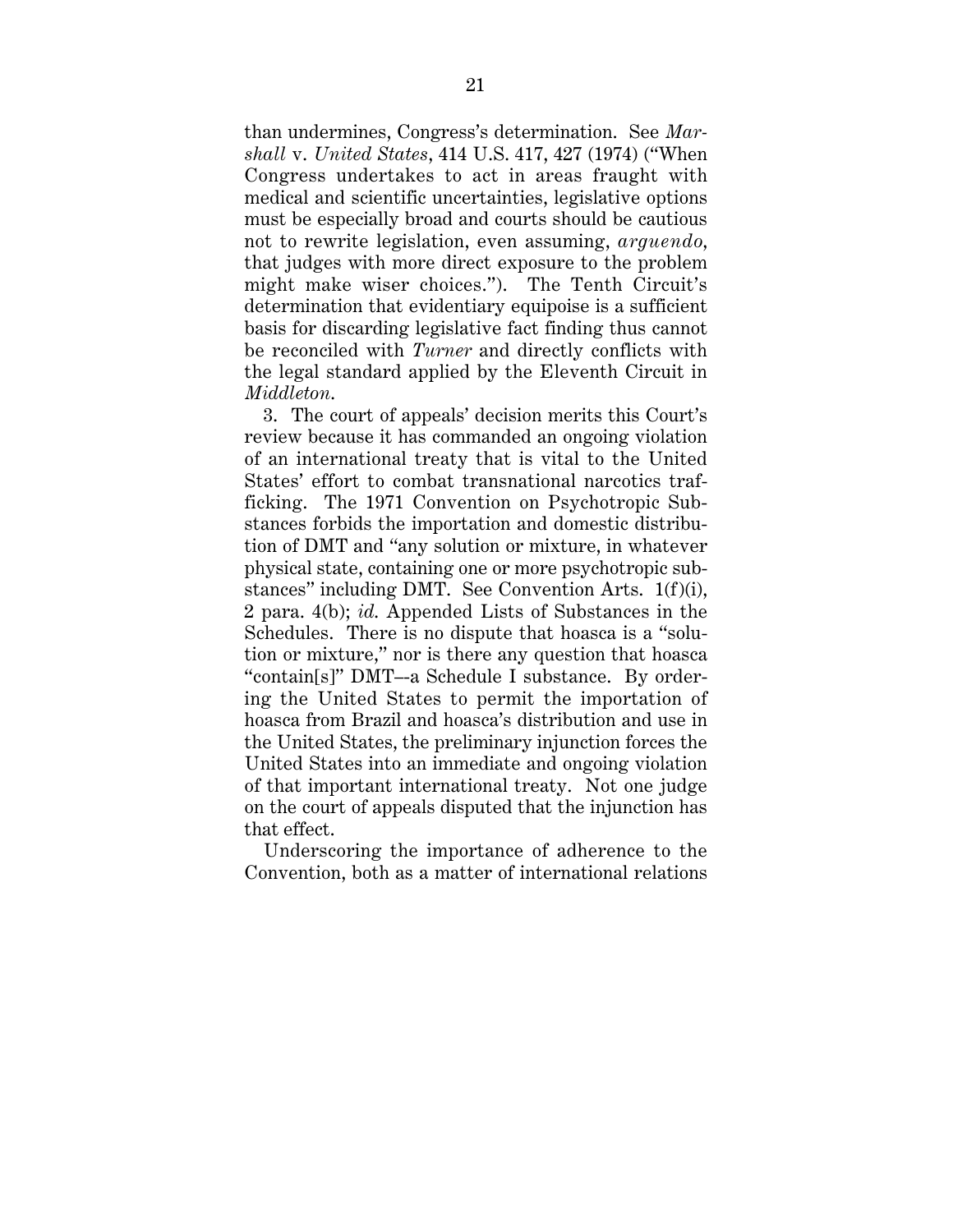and of protecting domestic public health and safety, Congress specifically amended the Controlled Substances Act in 1978 to bring domestic law into compliance with the Convention, 21 U.S.C. 801a(2), and the Act includes elaborate provisions specifically designed to conform federal law to the Convention, see, *e.g.*, 21 U.S.C.  $811(d)$ .<sup>1</sup> The legislative record confirms that adhering to the Convention's terms "at home" is critical not just "to reducing the diversion of psychotropic substances," but also to "the prevention of illicit trafficking in other countries" and promoting the United States' "credibility" as a leader in international narcotics law enforcement. S. Rep. No. 959, 95th Cong., 2d Sess. 16 (1978). Congress, moreover, made clear in the text of the Controlled Substances Act itself that cooperation between the United States and other Nations in establishing and enforcing effective controls over international trafficking in DMT and other psychotropic substances is "essential." 21 U.S.C.  $801a(1)^2$ 

 <sup>1</sup> See generally Psychotropic Substances Act of 1978, Pub. L. No. 95-633, Title I, § 101, 92 Stat. 3768.

<sup>2</sup> See also Pet. App. 271a (Dalton Decl.) (explaining that the United States "engages in active diplomatic efforts to promote compliance with the provisions of the United Nations drug conventions, including the 1971 Convention on Psychotropic Substances," and that, "[t]o continue in its strong position of international leadership on this issue, the United States must continue to observe faithfully its treaty obligations under these instruments"); *id*. at 262a (Sheridan Decl.) (explaining that the United States, "relies on the adherence to these treaties by other countries in supporting international cooperative efforts to prevent the illegal exportation, importation, and distribution of substances that are controlled under these treaties"; relating "personal knowledge of situations in which DEA has cited to the obligations that a signatory nation has under the international drug and extradition treaties to support a request for assistance in drug enforcement opera-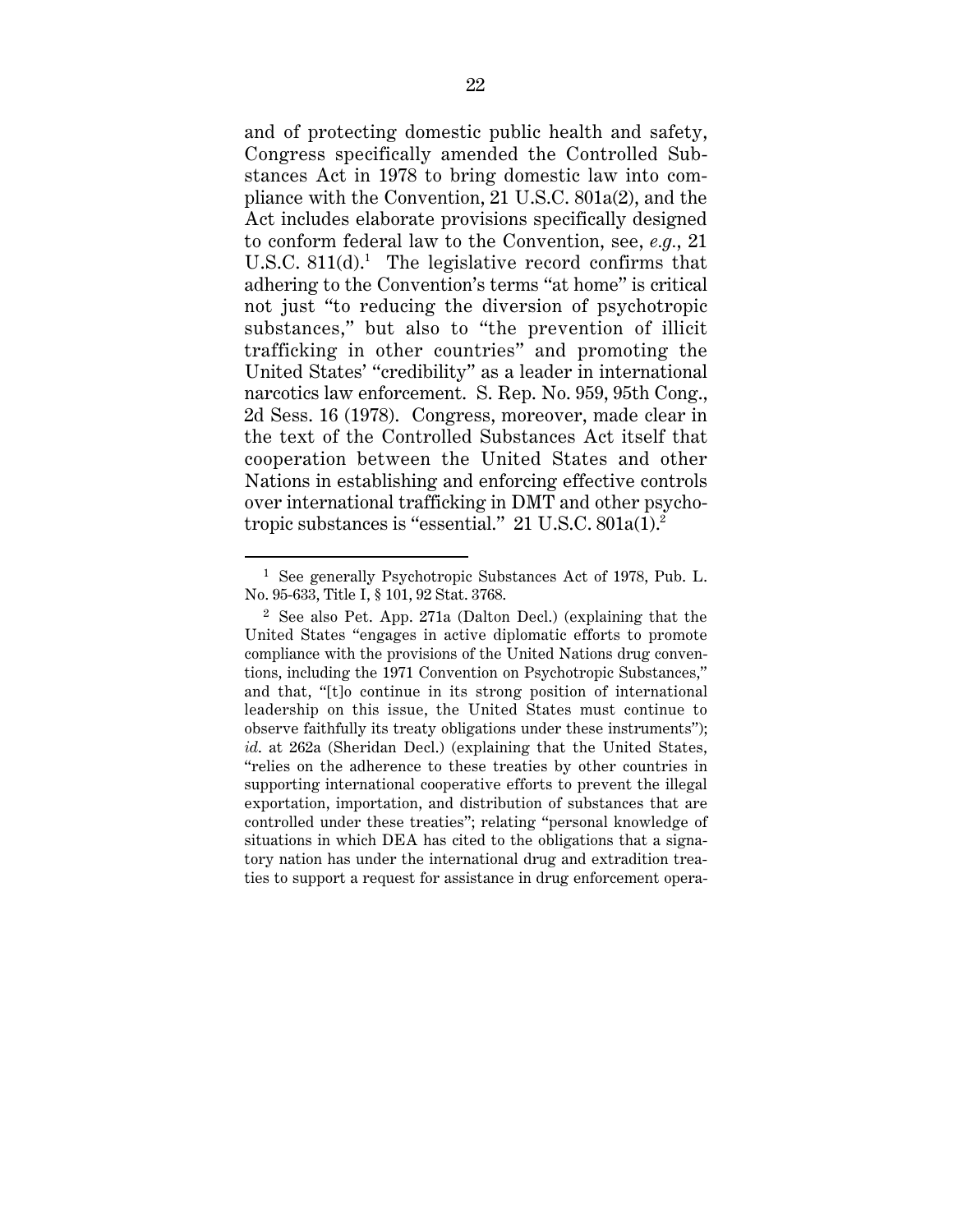While some judges suggested (erroneously) that there might be (or might have been) avenues under the Convention to permit the use of DMT in hoasca at some past or future time, the simple reality is that there is no viable mechanism for the United States to make an exemption for UDV—and every other RFRA claimant seeking narcotics that follows in the wake of the Tenth Circuit's decision—that would comply with the Convention. Reservations had to be taken at the time the United States ratified the Convention in 1980—which was thirteen years before RFRA and two decades before UDV's lawsuit. See Convention Art. 32. The reservation, moreover, could be made only for the purely *domestic use of native-grown plants*. Reservations do not extend to the import or export of controlled substances—quite the opposite, the Convention explicitly provides that any reservation will not extend to the Convention's "provisions relating to international trade." *Ibid*. That is critical given that hoasca cannot be made in the United States. In light of the Convention's specific and deliberate limitation of reservations to the *domestic* use of *native-grown* plants, while preserving the Convention's categorical prohibition on the import or export of such substances, there is little reason to believe that a different balance—one that allows international trafficking in psychotropic substances—would be struck at this point. Changes that would fuel international demand for nonindigenous psychotropic substances are highly unlikely to be adopted. At the very least, such a balance could

tions"; and noting that "[t]he international treaties on narcotic drugs and psychotropic substances provide DEA with the authority under international law to seek and receive assistance from other countries that have signed these treaties").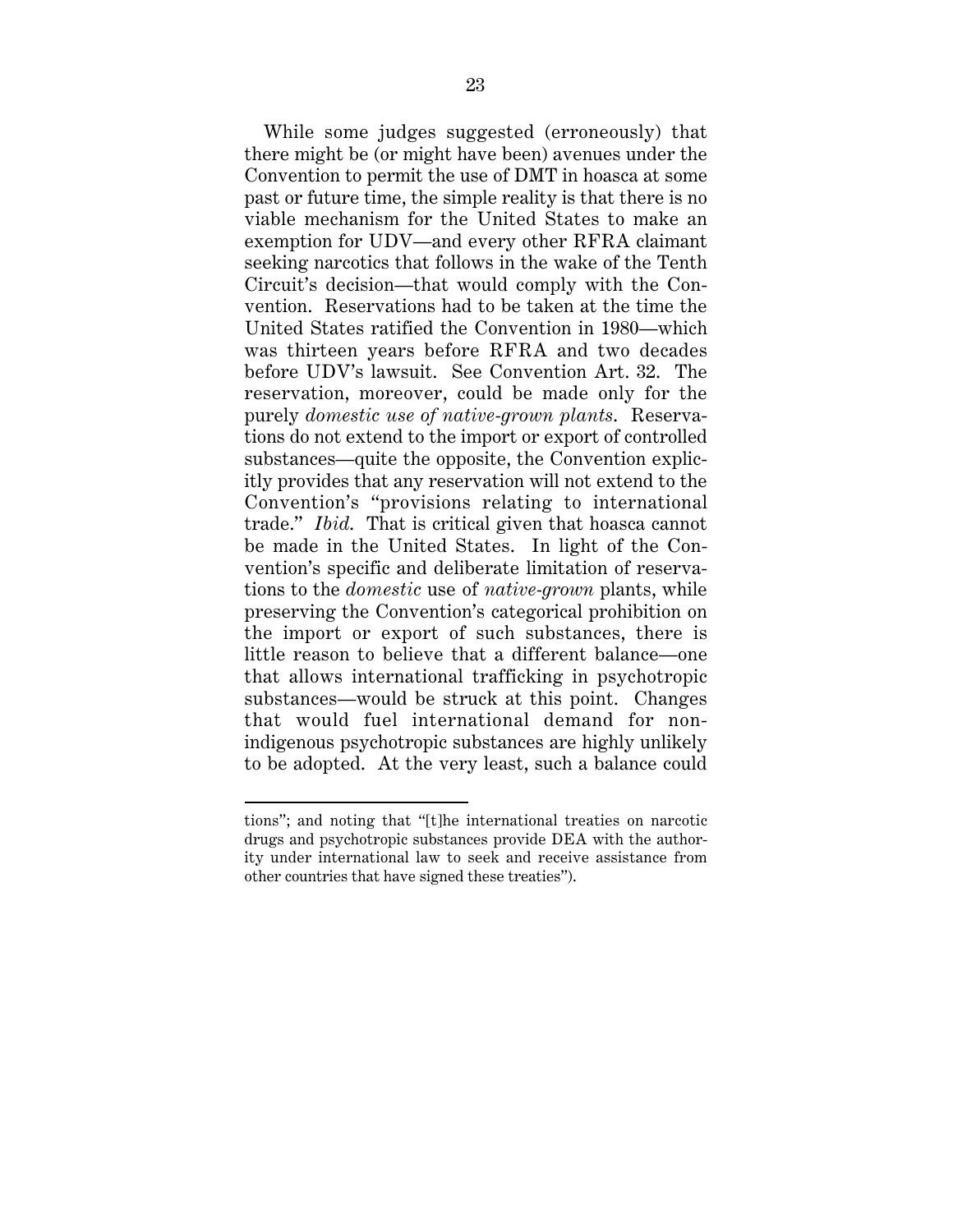not be struck without a willingness on the part of the United States to compromise on other important international drug-enforcement issues. The only other option at this juncture would be to seek an amendment to the Convention that would ease the prohibitions on importing and distributing psychotropic substances, a hazardous route of international diplomacy that would take years, would open the door to amendments by other Nations, and would potentially unravel the comprehensiveness of the Convention's bans on transnational drug trafficking. See Pet. App. 270a.

In short, there are portentous diplomatic and international law enforcement costs associated with the forced renegotiation of an international treaty in a way that would require the compromise of important objectives and the disruption of longstanding policies. Those costs merit an exercise of this Court's certiorari jurisdiction. Cf. *Department of the Navy* v. *Egan*, 484 U.S. 518, 530 (1988) ("courts have traditionally shown the utmost deference" to the Political Branches' conduct of international relations) (quoting *United States* v. *Nixon*, 418 U.S. 683, 710 (1974)).

4. The question presented here is of pressing and enduring national importance. There can be "no doubt" that the use of controlled substances and trafficking in those drugs, including DMT, "creates social harms of the first magnitude," *City of Indianapolis* v. *Edmond*, 531 U.S. 32, 42 (2000), and that drug abuse is "one of the greatest problems affecting the health and welfare of our population," *National Treasury Employees Union* v. *Von Raab*, 489 U.S. 656, 668 (1989).

Those harms—and thus the importance of this Court's intervention—are not diminished by the interlocutory character of the court of appeals' decision. First, as a practical matter, the court of appeals'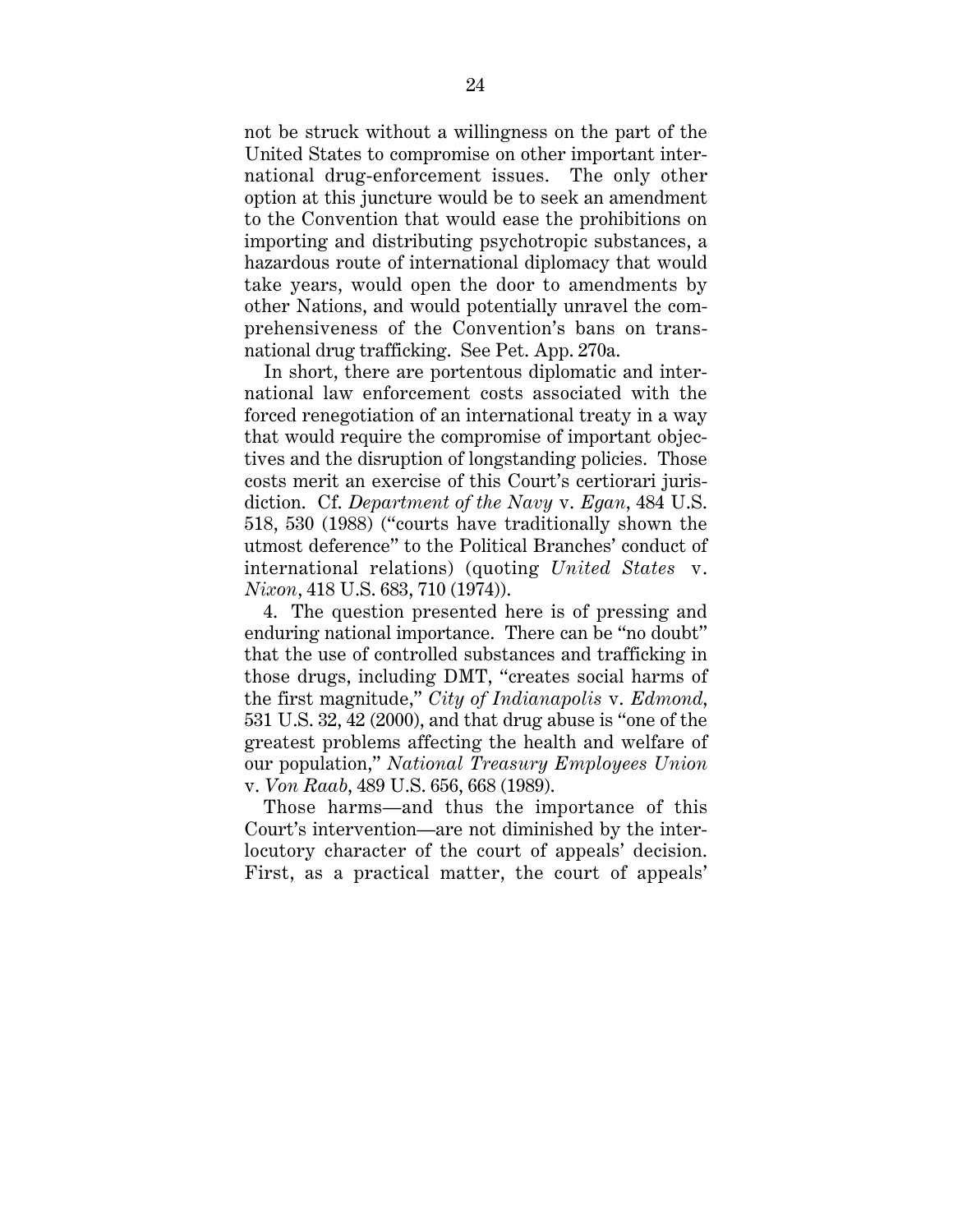decision leaves little if anything to be resolved on remand. The district court already conducted a twoweek long hearing on the public health and diversion risks associated with hoasca importation and distribution. While the district court did not conduct a hearing on the Convention, its application to hoasca is a legal question subject to de novo review—and one that is answered by the straightforward text of the Convention itself.

The court of appeals' decision, moreover, did not turn upon a deferential review of record-intensive interest balancing by the district court, but on legal rulings governing RFRA's application, interpretation of the "compelling interest" and "least restrictive means" standards, and allocation of the underlying burdens of proof. The admission of more evidence on remand will not assist in resolving the critical and dispositive *legal* questions that are before the Court and on which the courts of appeals are split. This Court has, in the past, granted review of other preliminary injunctions under similar circumstances. See, *e.g.*, *Oakland Cannabis*, *supra*; *Ashcroft* v. *ACLU*, 124 S. Ct. 2783 (2004); *Legal Servs. Corp.* v. *Velazquez*, 531 U.S. 533 (2001); *Saenz* v. *Roe*, 526 U.S. 489 (1999).

Second, and more importantly, the Tenth Circuit's central point of departure from the rulings of other circuits and this Court's precedent is its conclusion that, despite *Turner*, RFRA mandates (i) exhaustive judicial second-guessing of Congress's legislative judgment to classify a narcotic under Schedule I because of its adverse physical effects, lack of accepted usage, and risk of diversion, and does so (ii) within a procedural framework under which congressional findings are presumptively suspect such that the government bears the burden of re-proving the legitimacy of Congress's judg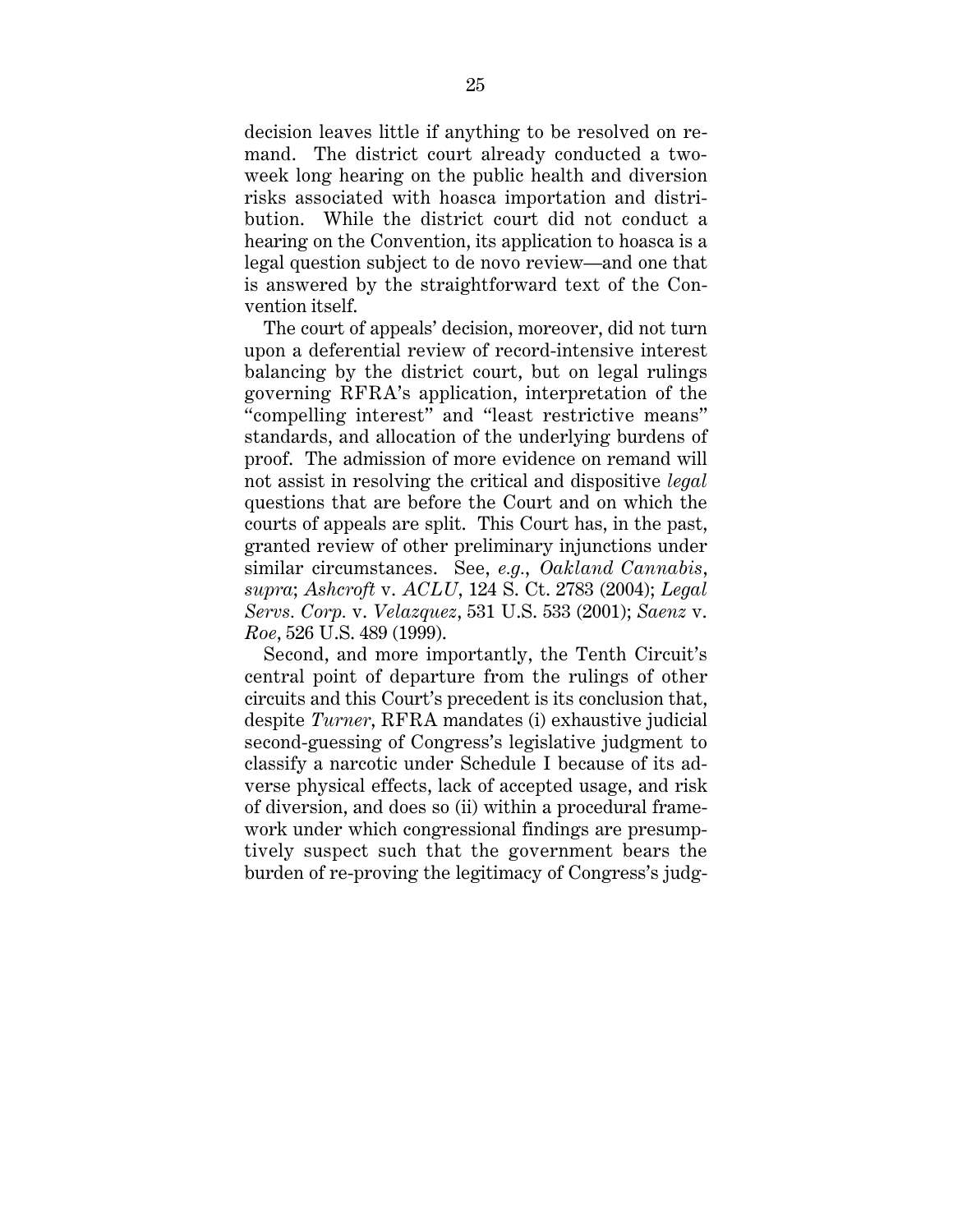ment. The essence of the court of appeals' legal error is its bottom-line conclusion that evidentiary equipoise is enough to support enjoining enforcement of the Nation's drug-control laws, compelling violation of an international treaty, imperiling international cooperation in policing transnational drug trafficking, and forcing the government into a joint venture with a religious establishment to assist its importation and distribution of dangerous narcotics into the United States. Further proceedings under that fundamentally flawed legal framework will simply perpetuate that legal error, while critical time is lost in the government's effort to keep DMT out of the United States, off its streets, and away from its citizens, and while efforts to combat international drug trafficking are further frustrated and impaired.

Third, for 34 years, the Controlled Substances Act has stood as a comprehensive and unyielding bulwark against the use of Schedule I controlled substances by anyone for any reason, other than the tightly controlled and governmentally approved research projects explicitly authorized by the Act. See generally *Oakland Cannabis*, *supra*. 3 Efforts by lower courts to import

 <sup>3</sup> The only exception that has been created is 42 U.S.C.  $1996a(b)(1)$  and  $(c)(1)$ , which permits the ceremonial use of domestically grown peyote by members of federally recognized Indian Tribes. See  $42 \text{ U.S.C. } 1996a(b)(1)$  and  $(c)(1)$ . What is telling is that Congress, not the courts, struck that balance, and it did so in light of the government's historic trust obligations to members of Indian Tribes and the unique sovereign status of Indian Tribes. See 25 U.S.C. 2901(1); 42 U.S.C. 1996a(a)(1) and (5); see generally *Morton* v. *Mancari*, 417 U.S. 535 (1974). Moreover, Congress's passage of that law two years *after* it enacted RFRA underscores Congress's view—based on the consistent pre-and post-RFRA case law denying religious claims for exemptions from the Controlled Substances Act that RFRA itself endorsed, 42 U.S.C. 2000bb(a)(5)—that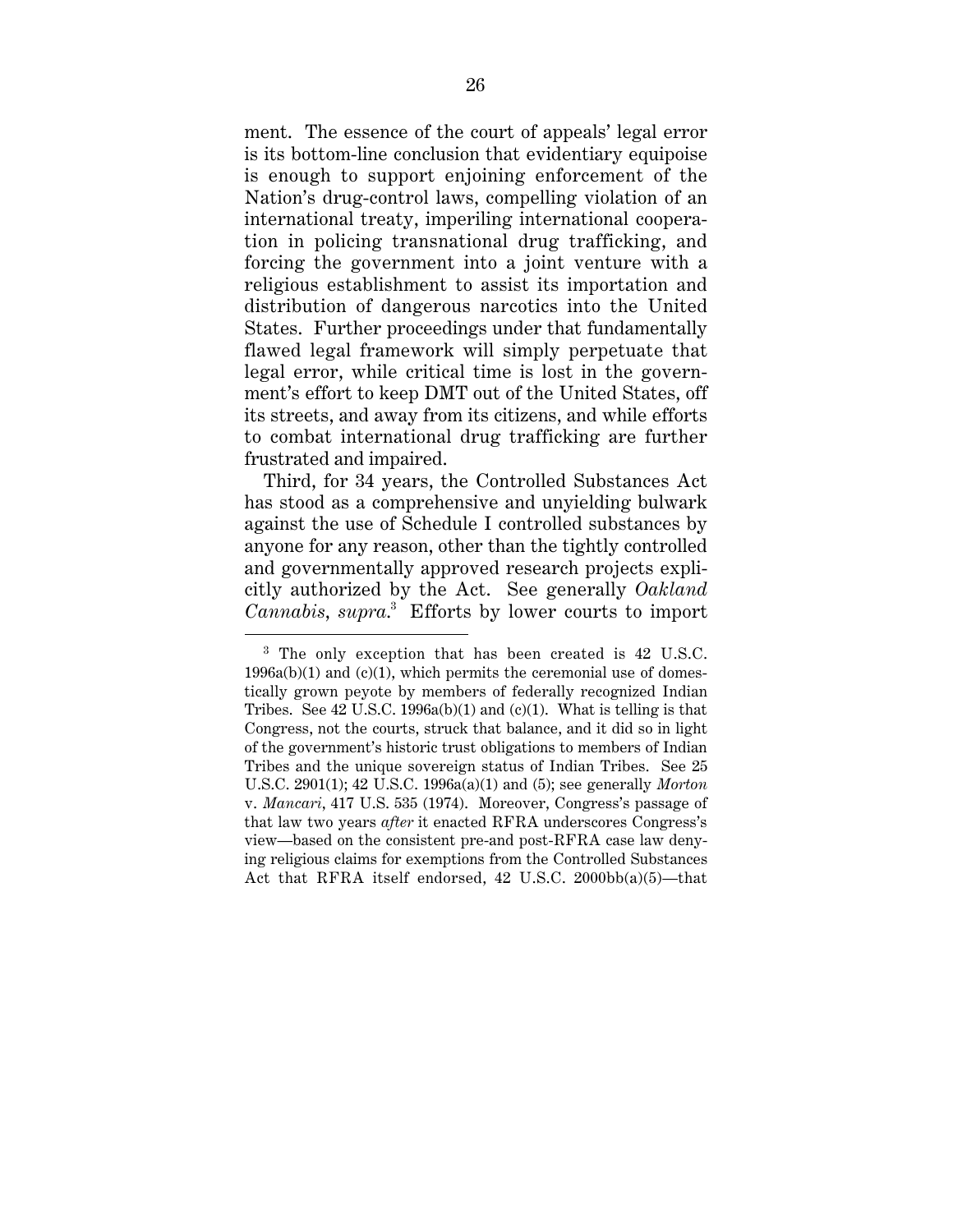additional exceptions into the Act have merited this Court's review. See *ibid*.; see also *Ashcroft* v. *Raich*, No. 03-1454 (argued Nov. 29, 2004). The practical and far-reaching implications of the Tenth Circuit's decision to take a tightly closed statutory scheme like the Controlled Substances Act and open it to case-by-case attrition based on any individual assertion of a bona fide religious desire to use drugs likewise warrants an exercise of this Court's certiorari jurisdiction.<sup>4</sup>

Fourth, there is nothing preliminary or reversible about the costs to public health, public safety, and international relations inflicted by the court of appeals' decision. As the district court acknowledged, there is "a great deal of evidence," Pet. App. 244a, that ingestion of hoasca-based DMT poses serious health risks, including the psychotic reactions and permanent psychoses documented in UDV's own evidentiary submissions.5 The government's interest in averting or stanching that harm—especially for the protection of minors who are now able to ingest DMT-based hoasca—is too important and the potential injuries too irreversible to be endured just for the sake of procedural closure. Further proceedings, if any, will

RFRA alone would not entitle members of Indian Tribes to an exemption from the Controlled Substances Act.

<sup>4</sup> Another group in Oregon is also seeking, under RFRA, an exemption to use ayahuasca imported from Brazil, see Mot. by Santo Daime Church for leave to file amicus curiae brief in support of Pltf. Mot. for Prelim. Inj., and another professed religious adherent has sought to import the plants to make ayahuasca, see *United States* v. *Shoemaker*, No. 1:02-cr-00046-JEC-AJB (N.D. Ga.); see also Bill Rankin, *Trial Ordered in Case of Hallucinogenic Plants*, Atl. J. Const., Oct. 24, 2002, at F3.

<sup>5</sup> See Gov't C.A. App. 334-335, 337-338, 363-364, 376-377, 383, 389-390, 395-396, 401-403, 406-411.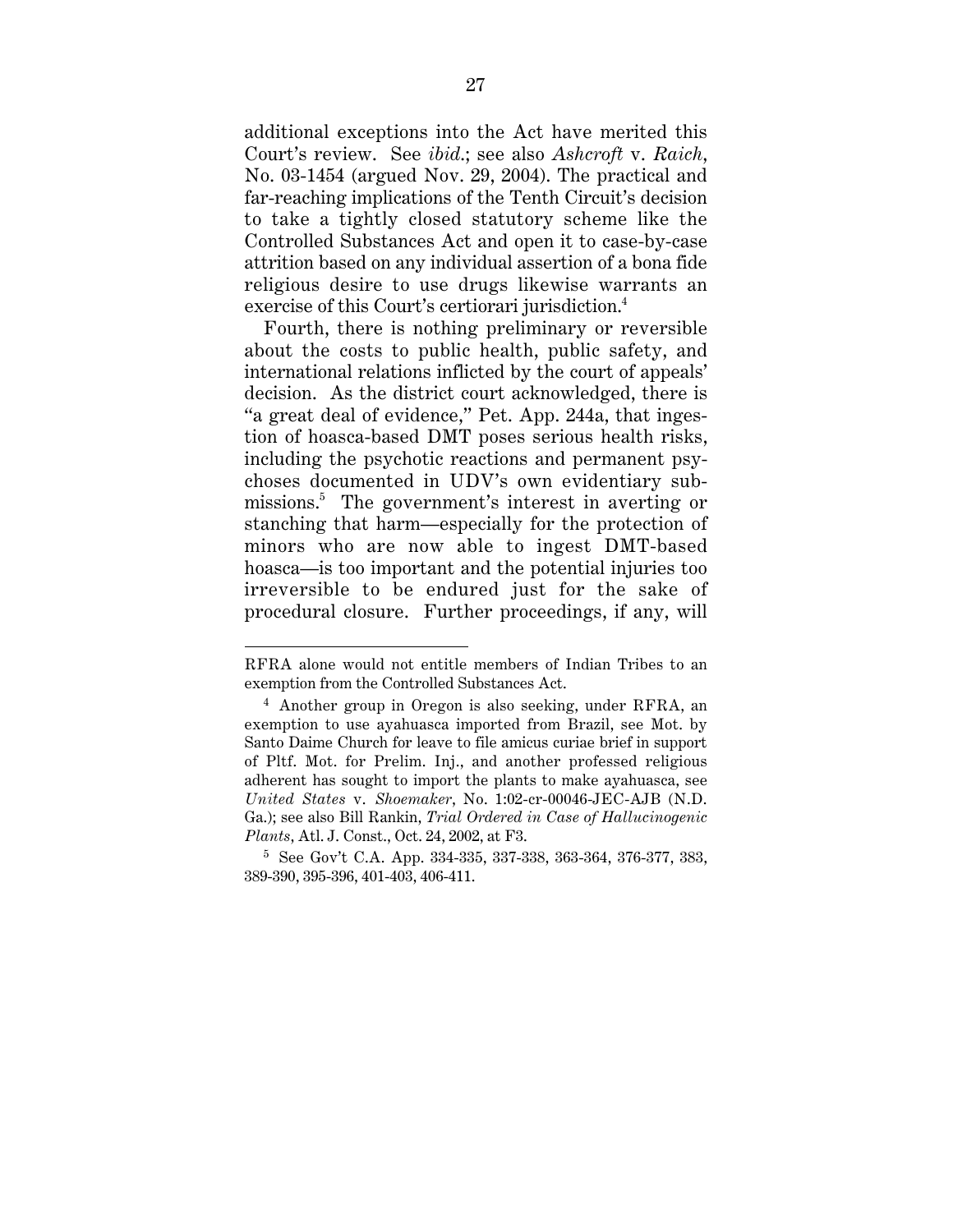simply perpetuate and compound the legal errors for which the government seeks this Court's review, while, in the meantime, scores of adults and children repeatedly undergo DMT-induced mind-altering and potentially psychosis-inducing episodes.

In addition, the importation of hoasca to the United States, by itself, creates a substantial risk of diversion. Pet. App. 244a. That poses a serious and imminent danger both abroad and at home, because the demand for hoasca in Europe and on the Internet "has risen substantially in recent years," *id*. at 231a, and "[t]here is a *tremendous* amount of curiosity about 'ayahuasca' here in the United States" that respondent Bronfman himself acknowledges, Gov't C.A. App. 360. Indeed, the last decade saw an unprecedented increase in demand for illicit hallucinogenic drugs—a trend that has only recently begun to abate. $6$  The court of appeals has now forced the federal government to open the United States' borders and streets to yet another mindaltering hallucinogenic—a type of drug that is of "tremendous" interest to substance abusers and that is readily susceptible to diversion. Waiting for a remand would simply give hoasca more time to take hold in the illicit drug market, and experience teaches that, once an illegal drug takes root in the market, eradication is prolonged and enormously difficult.

Nor can the damage that the court's order inflicts on ongoing international cooperation in combating drug

 $6$  See Pet. App. 231a; Office of Nat'l Drug Control Policy, *Drug Facts: Hallucinogens* (visited Feb. 7, 2003) <http://www.white housed rugpolicy.gov/drugfact/hallucinogens/index.html>; Rise in *Ecstasy Use Among American Teens Begins to Slow*, Univ. of Mich. News & Info. Servs., Dec. 19, 2001 <http://www.umich.edu/  $\sim$ newsinfo/Releases/2001/Dec01/r121901d.html>.